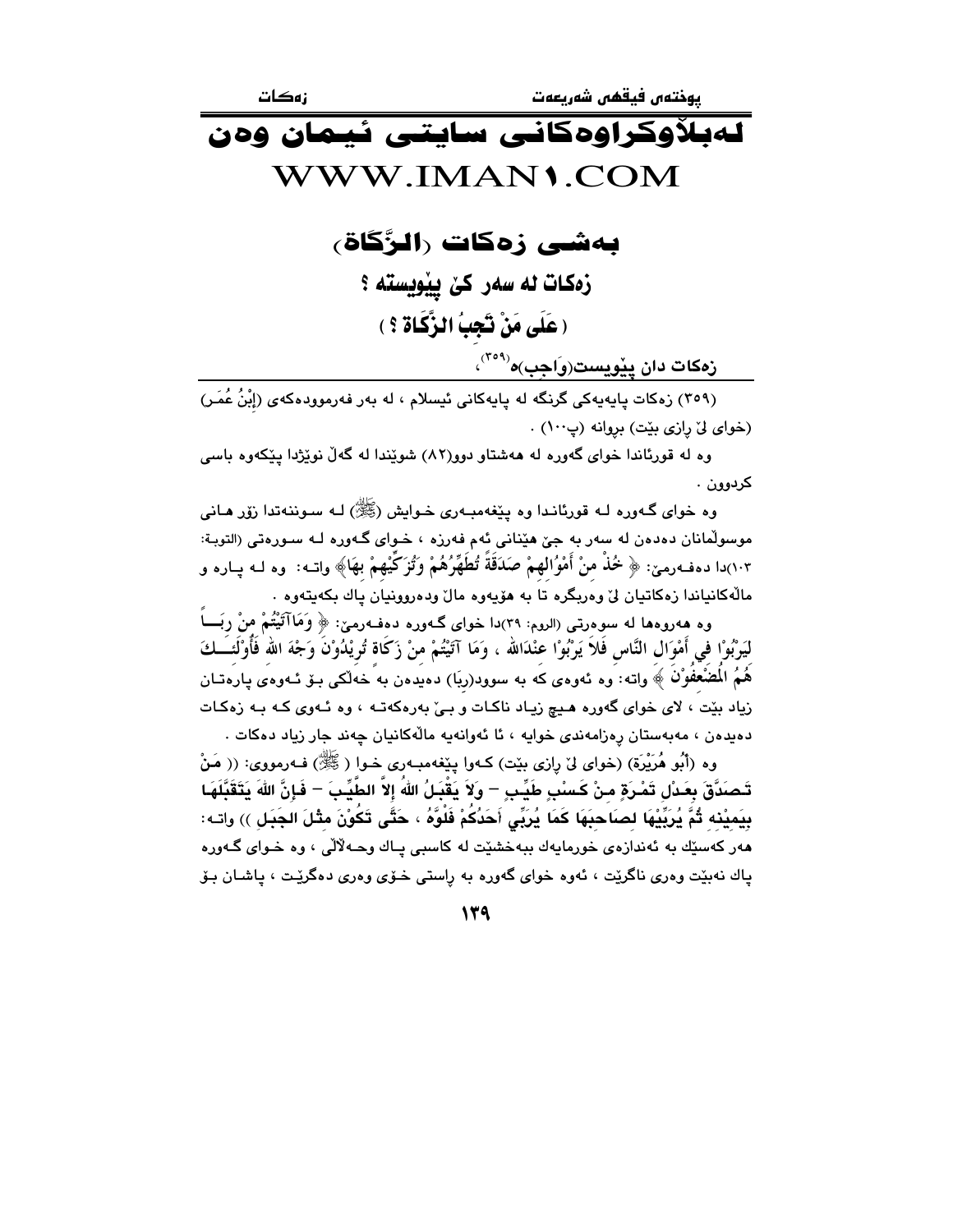خاوەنەكـەي پـەروەردە و زۆرى دەكـات ، ھـەر وەك چـۆن پـەكێكتان بەچـكە ئەسـيەكەي یهروهرده دهکات ، تا ئەوەندەی کَیْویْکی لیْ دیْت [رواه البخاری (۲/۲۷۸/۲) وهـذا لفظـه ومـسلم (١٠١٤/٧٠٢/٢) وغيرهما].

ههروهها زوريش موسولمانان ووريا دهکهنهوه له جيّ به جيّ نههێناني ، خواي گـهوره له سورهتي (التوبه: ٣٤-٣٥)دا دهفهرميّ: ﴿ وَالَّذِيْنَ يَكْنزُونْ الذَّهَبَ وَالْفَضَّةَ و لاَ يُنْفَقُوْنَهَا في سَبَيْلِ اللهِ فَبَشِّرْهُمْ بعَذَابٍ أَليْمٍ ، يَوْمَ يُحْمَى عَلَيْهَا فَى نَارٍ جَهَنَّمٍ فَتُكُوَى بهَا جبَـــَاهُهُمْ وَجُنُوْبُهُمْ وَظَّهُوْرُهُمْ ، هَذَا مَا كَنَـــْزتُمْ لأَنْفُسكُمْ فَذُوْقُوْا مَا كُنْتُمْ تَكْـــزُوْنَ ﴾ وَاتــه: ۚ وه ئەوانەي كەوا ئـالتون و زيـو دەكەنـە گەنجينـە ولـە يـێنـاوي خـوا دا لێـى نابەخـشن ، ئـەوە مژدهیان بدهریٰ به سزایهکی به ئازار ، لهو رۆژهدا کهوا له ئاگری دۆزەخدا سوور دهکرێتهوه جـا روومـهت وقهبرغـه و پــشتياني پــيّ داخ دهكريّـت ، وه پێيـان دهڵـيّن: ئهمـه بـوو كـهوا مهلّتاندهگرت ودهتانکرد به گهنجينه بۆ خۆتان ، دهى له سزاکهى بچێ<del>ژ</del>ن .

وه (أَبُو هُرَيْرَة) (خواي ليْ رازي بيْت) دەفەرمىٰ: يێغەمبەرى خـوا ( ﷺ) فـﻪرمووى: (( مَا منْ صَاحب ذَهَبِ وَلاَ فضَّةٍ لاَ يُؤَدِّى مثْهَا حَقَّهَا إلاَّ إذَا كَانَ يَوْمُ القِيَامَة ، صُفَّحَتْ لَهُ صَفَائِحُ منْ نَارٍ فَأَحْمىَ عَلَيْهَا في نَارٍ جَهَنَّمَ ، فَيُكْوَى بِهَا جَنْبُهُ وَجَبِيْنُهُ وَظَهْرُهُ ، كُلَّمَا بَرِدَتْ أُعِيْدَتْ لَهُ في يَوْم كَانَ مقْدَارُهُ خَمْسِيْنَ أَلْفَ سَذَةٍ ، حَتَّى يُقْضَى بَيْنَ العبَاد ، فَيُرَى سَبِيْلَهُ إِمَّا ۖ إِلَى الْجَذَّة وَإِمَّا إِلَى الذَّارِ . قَيْلَ: يَا رَسُوْلَ الله فَالإبلُ ؟ قَالَ: ولاَ صَاحبُ إِبلِ لاَ يُؤَدِّى مِنْهَا حَقَّهَا ، وَمنْ حَقَّهَا حَلَبُهَا يَوْمَ ورْدهَا ، إلاّ إِذَا كَانَ يَوْمُ القيَامَة بُطحَ لَهَا بِقَاعٍ قَرْقَرٍ ، أَوْفَرَ مَا كَانَتْ ، لاَ يَفْقدُ مِنْهَا فَصيْلاً وَاحدَاً ، تَطَؤُهُ بِأَخْفَافهَا وَتَعَضُّهُ بِأَفْوَاههَا ۚ، كُلَّمَا مَرَّ عَلَيْه أُوْلَاهَا رُدَّ عَلَيْه أُخْرَاهَا ، في يَوْم كَانَ مقْدَارُهُ خَمْسيْنَ أَلْفَ سَنَةٍ ، حَتَّى يُقْصَىَ بَيْنَ العِبَاد ، فَيُرِي سَبِيْلُهُ إِمَّا إِلَى الْجَنَّة وَإِمَّا إِلَى الذَّارِ . . . )) واته: هيچ خاوهن ئالْتونيك نييه يان هيچ خـاوهن زيوێك نييـه كـهوا مافي نەدات (ئېللا) كاتێك رۆژى قيامەت دێت ، (صَـفيْحَه)ى ۖ وەك ئـالْتون وزيوەكـان 一 لــه ئاگر بۆ دەكرێت ، جا لە ئاگرى دۆزەخدا گەرم دەكرێت ، وە دەم چاو و قەبرغـەى ويــشتى يئ داخ دهکريت ، ههر کاتيك سارد ببيتهوه ،

دوو باره ی دهکهنهوه بۆی ، له رۆژێکدا که درێژێکهی پـهنجا هـهزار سـالّه ، تـا داداگـایی لـه نێوان بهندهکاندا دهکرێت ، جا رێگاکهي يێ پيشان دهدرێت پـان بـهرهو بهههشـت وه پـان

 $\mathcal{N}$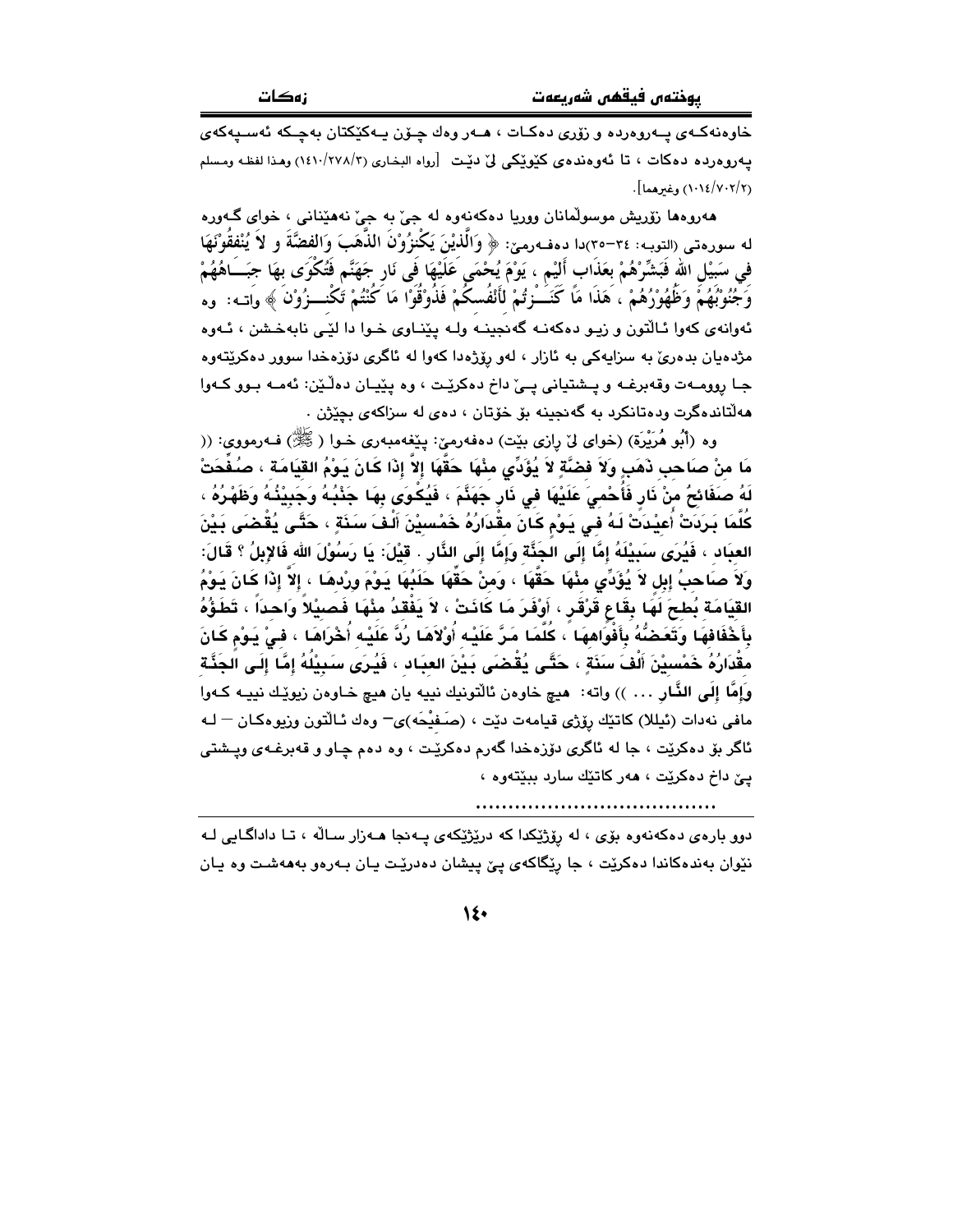بوذتەن فىقفىن شەرىعەت

بهرهو دۆزەخ . ووتىرا: ئىەي يېغەمبەرى خىوا ، ئىەي ئەگىەر كەسىيك ووشىترى يىت ؟ فه دمووي : . . . [رواه مسلم (٢/ ٦٨٠/١٨٧) وأبو داود (٥/ ١٦٤٢/٧٥)].

وه هەر كەسێك (إِنْكَار)ى فەرز بوونى بكات لە ئېسلام دەردەچێت ، وە بە بىّ بـاوەرى دهکوژريّت ، بهلاّم ئهگەر کەسێك نەبدات و باوەريشى بە فەرز بىوونى ھـەبيّت ، ئـەوە تـاوان بار دهبيّت ، وه دهسلاتدار دهتوانيّت به زوّر ايّهي بسيّنيّت و نيوهي مالّهكهيشي بيـات ، لـه سزای ئەو کارەيدا ، لە بەر فەرموودەکەی (بُهْزُ بنُ حَکیْم) لە باوکیەوە لـە بايـبرەيـەوە کـەوا فەرمووى: بيستم يێغەمبەرى خوا (ﷺ) فەرمووى: (( في كُلِّ سَائمَة إبل ، في أَرْبَعيْنَ بِئْتُ لَيُونْ ، لاَ يُفَرَّقُ إِبِلٌ عَنْ حَسَابِهَا ، مَنْ أَعْطَاهَا مُؤْتَجِراً بِهَا فَلَهُ أَجْرُهَا ، وَمَنْ مَنۡعَهَا فَإِنَّا ۡ ٱخۡذُوبُهَا وَشَطِّر مَاله عَزْمَةً منْ عَزَمَات رَبِّنَا تَيَارِكَ وَتَعَالَى ، لَيْسَ لمُحَمَّدِ وَلَا لَآلِ مُحَمَّدِ مِنْهَا شَمَىْءٌ )) واته: له ههموو ووشتريّك دا كه بلهوهريّت ، له گشت چـل دا (اِبْنَةَ لَبُون)ێك زەكاتە، ووشتر جيا ناكرێتەوە لە بەر ژمارەكەي ، كێ بېدات و داواي پاداشت له خوا بکات ئـهوه ، ياداشـتي دهدرێتـهوه ، وه هـهر کهسـێکيش نهيدات ئـهوه ئێمه لێـي دهسێنين وه نيوهي مالّهکهيشي دهبهين(عُزْمَة)ێك له لايهن پهروهدگارمانهوه ، هيڃي حـهلاّلْ نییه بۆ کەس و کارى موحەممەد [رواه ابوداود (١٥٦٠/٤٥٢/٤) وأحمد (٢٨/٢١٧/٨) وهـو حـديث حـسن ، بروانه الإرواء(٧٩١) وصحبح الحامع(٤٢٦٥)].

وه ئهگـهر كۆمـهڵێك زەكاتيـان نـهدا و باوەريـشان بـهوه بـوو كـه فـهرزه ، وه هێـزو بەرگریشیان ھەبور ، ئەوە يێويستە جەنگیان لـه گەلّدا بكرێت تـا دەيدەن ، لـه بـەر ئـەو فه رمووده یــهى کــه پێفهمبــه ری خــوا (ﷺ) دهفــه رمیّ: (( أُصرْتُ أَنْ أُقَاتـْلَ النَّـاسَ حَتَّــى بَشْهَدُوا أَنْ لاَ إِلَهَ إلاَّ اللهُ وَأَنَّ مُحَمَّداً رَسُوْلُ الله ، وَيُقَيْمُوْا الصَّلاَةَ وَيُؤْتُوْا الزَّكَاةَ ، فَإِذَا فَعَلُوْا ذَلكَ فَقَدْ عَصَنَمُوْا مثَّى دمَائَهُمْ وَأَمْوَالَهُمْ إِلاَّ بِحَقِّ الإِسَلاَمِ ، وَحسَابُهُمْ عَلَى الله ﴾) واته: من فەرمانم ييّ كراوه كەوا بجـەنگم لـه گـەلّ خەلّكيـدا تـا شـايەتى دەدەن كـەوا ھـيچ پەرستراوێك نىيە شايانى پەرستن بێت جگە لە(الله) ، وە (مُحَمَّد)پـش نێـرراوى (الله)پـه ، وە نويژ بکهن ، وه زهکات بدهن ، جا ئهگهر ئهوهيان کرد ئهوه خوين و ماليان له من ياريزراوه مهگەر به مافى ئيسلام ، وه لێيرسينەوەيشيان له لاى خواى گەورەيە [رواه البخارى (١/٥/٧٥) وهذا لفظه ومسلم (٢٢/٥٢/١).].

وه (أَبُو هُرَيْـرة) (خـواي ليّ رازي بيّـت) فـهرمووي: كاتيّـك كـه بييّغهمبـهري خـوا (ﷺ) وهفاتی کرد و (اَُبُوبَکْر) بوو به جیؒ نشینی ، جـا ئـهوهی بـیؒ بـاوهڕ بویـهوه لـه عـهرهب بـیؒ

 $\mathcal{N}$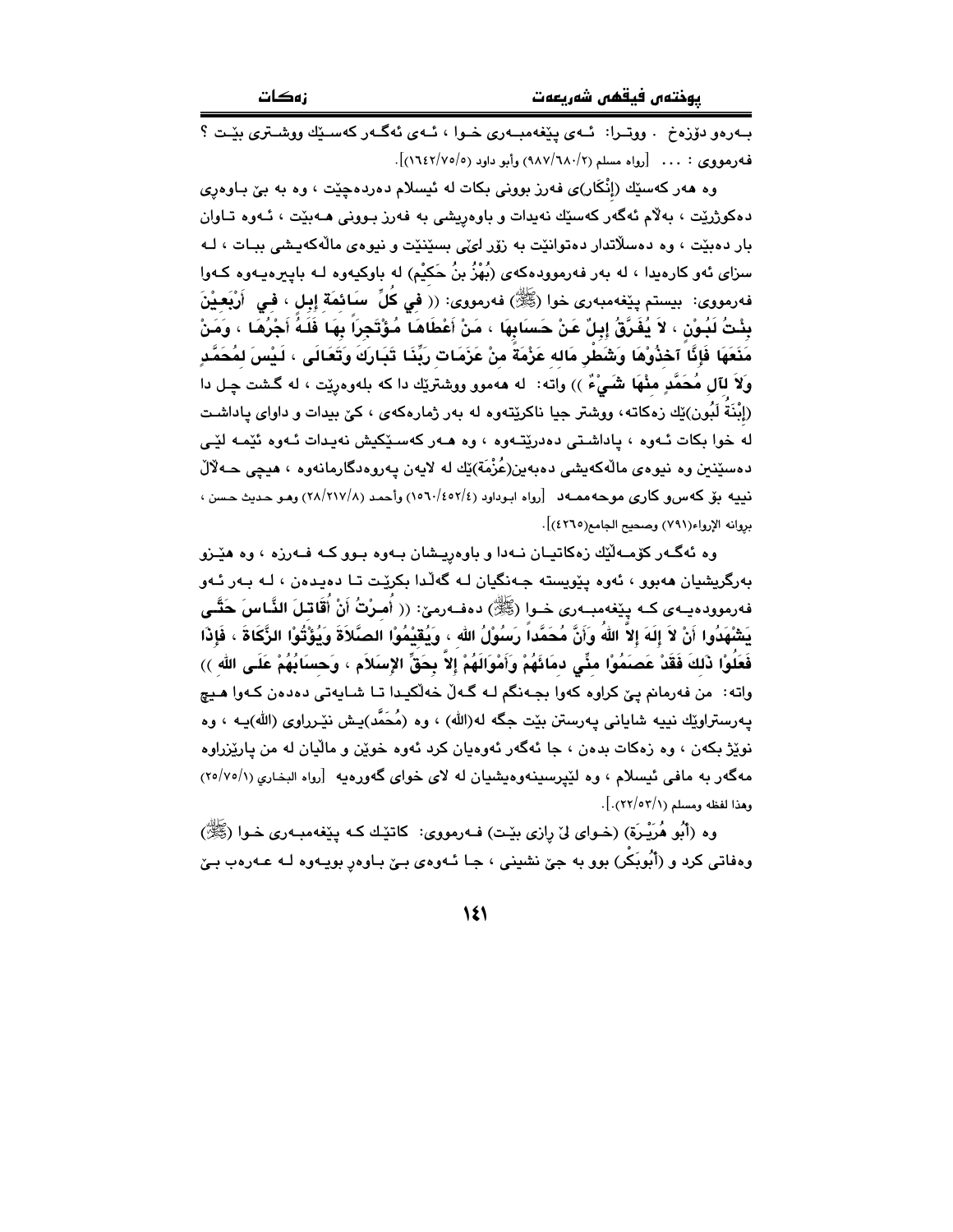له گەلْ خەلْكيدا دەجـەنگيت ؟ وە پێغەمبـەرى خـوا (ﷺ) دەيفـەرموو: (( أُمـرْتُ أَنْ أُقَاتلَ الذَّاسَ حَتَّـى بَـٰتَنْهَدُوا أَنْ لاَ إِلَـهَ إلاَّ اللهُ ، فَمَنْ قَالَهَـا فَقَدْ عَصَمَ مئّـى مَالَـهُ وَذَفْسَهُ إلاَّ بِحَقِّه وَحسابُهُ عَلَى الله )) واته: من فهرمانم ييّ كراوه له گهڵ خهڵكيدا بجهنگم تا دهڵێن: (لَاإِلَهَ إِلاَّ اللهِ) ، جا هەر كەسىيّك بِيلْيّت ئـەوە مـالْ(و نەفـسى لـه مـن يـاريْزراوە ، مەگـەر بـه حهققی نهوه ، وه لێیرسینهوهیشیان له لای خوای گهورهیه .

حا (أُبُويَكُر) فەرمووى: سوێند بٽت بـه خـواي گـەورە دەجـەنگم لـه گـەل ٚكەسـێكدا جياوازي بخاته نٽوان نويزو زهکاتهوه ، له راستيدا زهکات حهققي ماله ، سويند بيّت به خوا ئهگەر بەچكە بزنٽكم يې نەدەن كەوا دەياندا بە يێغەمبەرى خوا(ﷺ) ، ئـەوە دەجـەنگم لـە گهٽياندا له سهر نهداني ، جا (عُمَر) فهرمووي : سوێند بێت به خوا هـيچ نيپـه(ئـيللا) خـواي گەورە بالّى (أَبُويَكُر)ى ھىداپەت باۋە بۆ جەنگ كرين ، جا بۆم باەركەوت كەول ئىەورلىە سىەر حهقه [رواه البخاري (٢/٦٢٦/٢) ومسلم (٢٠/٥١/١) وغيرهما].

لـه سـهر هـهموو موسـولْمانێْك $^{\left(71\right)}$ ، كـهوا خـاوهنى پـاره و مـالْێكى وا بێـت گەيشتبيّتە رادە(نـصـَاب)ى زەكـات لـه شـەرعدا<sup>(۳٦۱)</sup>، وە ئەگـەر ماڵەكـەى يـارە وئاژەڵ بێت ئەوە دەبێت ساڵيشى بە سەردا تێيەر بوبێت<sup>٬۳٦۲</sup>′، بەلام بەروبووم ودانهويْلْه له كاتئ پِیْ گەيشتن ودرەو كردنيدا زەكاتى دەكەويْتە سەر<sup>(٣٦٣)</sup> .

### ئهو یاره و سامانانهی که زهکاتی تیّدا ییّویست دهبیّ (الأَمْوَالُ الَّتَى تَجِبُ فَيْهَا الزَّكَاةِ )

زهكات پێويست دەبێت لە پارەوپووڵو بەربوومو دانەوێڵەو ئاژەڵدا<sup>(۳٦٤)</sup> .

(٣٦٠) چــونكه زەكــات پەرســـتن(عبَــادَة)ە ويەرســـتنيش تـــەنها لـــه موســولْمانان وەردەگىرىنت .

(۳٦۱) له بهر ئهو ههموو فهرموودانهی که له بارهی زمکاتهوه هـاتوون کـه هـهموویان راده(نصَاب)ي بۆ ديارى دەكەن ، لەوانە فەرموودەكەي (أَبُو سَعيْد الخُدْرِي) (خـواي لِيْ رِازِي بِيّت) كەوا يِيْغەمبەرى خـوا (ﷺ) فـەرمووى: (( لَـيْسَ فَيْمَا دُوْنَ خَمْس ذَوْلِ صَدَقَة مِنَ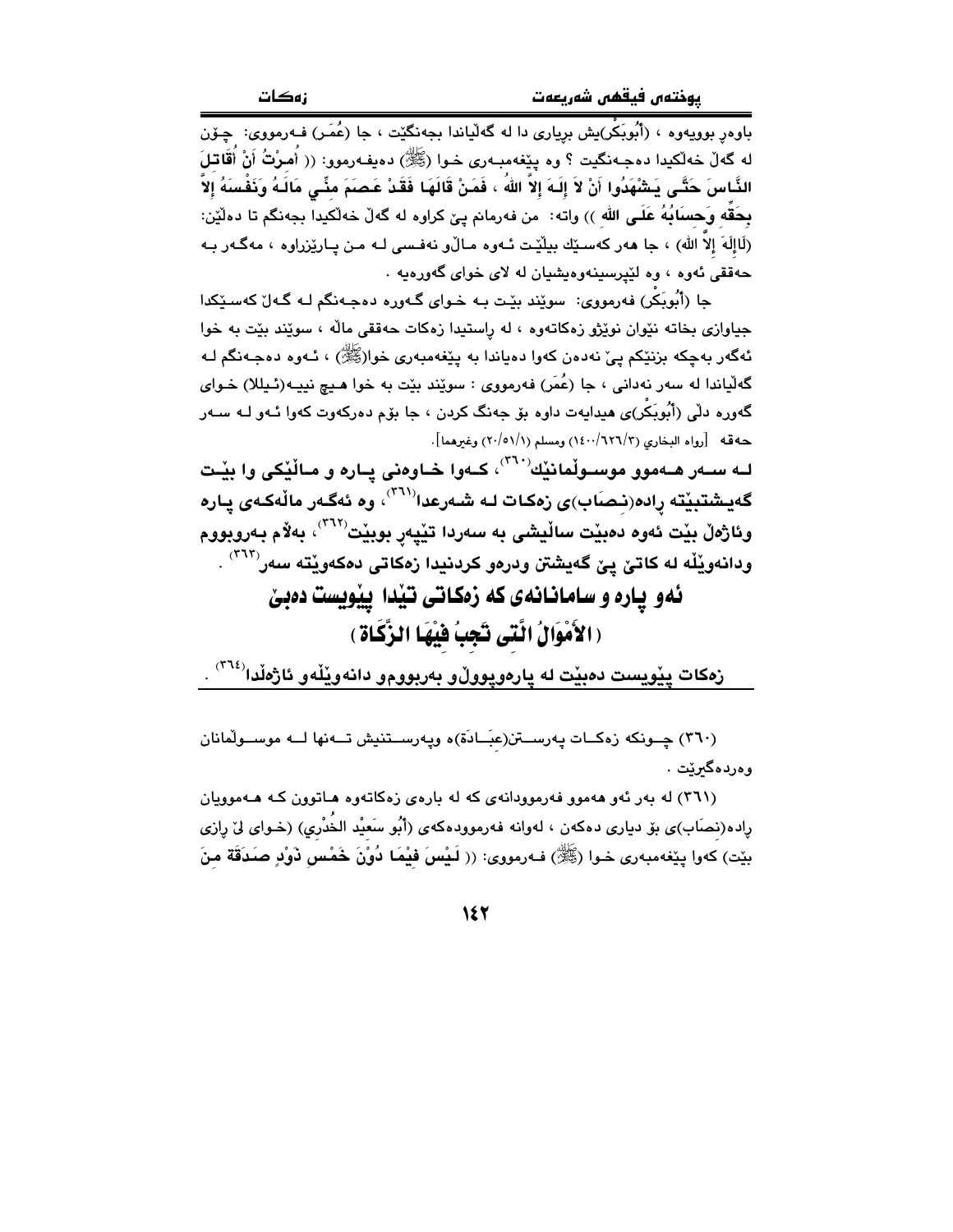الإبلِ ، وَلَيْسَ فِيْمَا دُوْنَ خَمْسٍ أَوَاقٍ صَدَقَةٍ ، وَلَيْسَ فِيْمَا دَوْنَ خَمْسَةٍ أَوْسُقٍ صَدَقَةٍ )) واته: له پێنچ ووشتر کهمتردا زهکات نییه ، وه له پێنج وهقـه – (٢٠٠) درهـهمي زيـو – کهمتر زهکاتی تئدا نبیه ، وه له پننج ویسق – (٦٥٣) کیلـو – کـهمتر زهکـاتی تئـِدا نبیـه [رواه البخاري (١٤٤٧/٣١٠/٣) وهذا لفظه ومسلم (٢/٦٧٣/٣) وغيرهما].

تنيبينى:

ويــسقێك شەســت(٦٠) (صَــاع)ه ، وه (صَــاع)ێِكــيش چــوار گوێـِـل(مُــدّ)ه ، وه هـــهر گوێِلێکیش (٥٤٤)غرامه ، کهوا بوو ههر(صَاع)ێِك = ٥٤٤٤٤٤=٢١٧٦ غـرام دهکـات ، وه هــهر ویسقیکیش = ۲۰× ۲۱۷٦=۲۱۷۰ه کغم دهکات ، کهوا بوو (٥) ویسقهکه= ۲،۱۳۰×۵= ٨،٦٥٢ كغم دهكات [بروانه الفقه الإسلامي وأدلته / وهبة الزحيلي (جدول المقاييس)].

(٣٦٢) له بهر فهرموودهکهي (عَلي) (خواي ليّ رازي بيّت) کهوا پيّغهمبهري خـوا ( ﷺ) فهرموويهى: (( لاَ زَكَاةَ فِي مَال حَتَّى يَحُوْلَ عَلَيْهِ الحَوْلُ )) واته: مالْ زەكاتى تێدا نييـه تا وهکو سالْمی به سهردا تێپیهر دهبێت [رواه اِبن ماجة (١٧٩٢/٥٧١/١) والدراقطني (٣/٩٠/٢) وغیرهما وهو حديث صحيح بروانه الإرواء(٧٨٧) وصحيح أبي داود(١٤٠٣) وصحيح الجامع (٧٤٩٧)].

(٣٦٣) له بهر فهرموودهى خواى گهوره له سورهتى (الأنعـام: ١٤١)دا كـه دهفـهرمىّ : ﴿ وَءَاتُوا حَقَّهُ يَوْمَ حَصَاده ..﴾ واته: وه له روِّژي درهو كردنيدا ماف(زهكات)هكهي بدهن .

(٣٦٤) له بهر ئهو بهلگانهى كه له شوينمى خۆيدا به دريزى باسى دەكەين ، ( إنْ شَاءَ الله).

#### زهکانتی باره و یوول ( زَكَاةُ الأَمْوَالِ وَالنَّقُوْدِ )

راده(نـِصـَاب)ى زەكـاتى پـارە بـه ئـاڵتون بيـست(٢٠)دينـاره<sup>(٢٦٥)</sup>، وە بـه .<br>زیــویش دوو ســهد(۲۰۰) درههمــه<sup>(۲۱۲)</sup>، وه ئهنـداز(مقْـدَار)ەی زەکاتیـِشی لــه  $\mathcal{L}^{(\mathsf{TV})}$ چل $(\mathbf{2}, \mathbf{3})$ دا يەكە

(٣٦٥) واتـه: (٢٠) مسقالُه ، جـونكه هـهر دينـاريْكي ئـهو كاتـه بـهك مسقالٌ ئـالْتوني ياك(خَالص) بووه ، كه (٢٥،٤) غرامي ئَيْستا دەكات .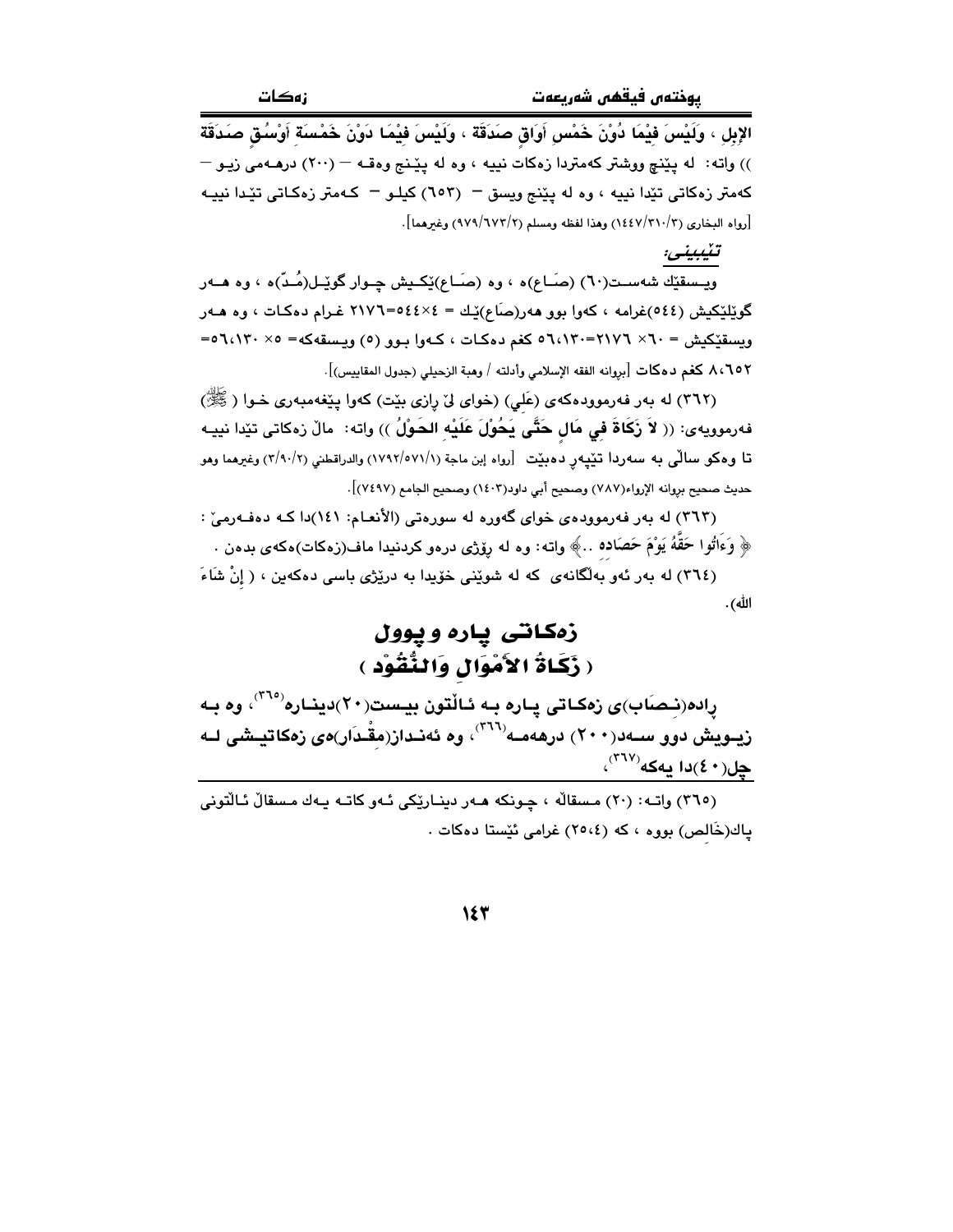(٣٦٦) واته: (١٤٠) مسقالُه ، چونكه ههر درههميّكي ئهو كاته (٩٧٥،٢) غرامي ئيستا دهکات ، وه لهو کاتهدا یهك دینار ده(١٠) درههم بووه ، واته: (٢٠) دیناره ئالتونیکه (٢٠٠) درههمی کردوه ، کهوا بوو (۲۰) مسقال ئالتون لهو کاتهدا (۱٤۰) مسقالٌ زیـوی کـردوه ، وه گشت مسقالُٽِك ئالُٽون (٧) مسقالُ زيووي كردووه ، بهلام ئَيْستا وانيپه ، چـونكه نرخـي زيـو زۆر دابەزيوه ، بەلام نرخى ئالتون ھەر وەكو خۆى ماوە ، بە بەلگەى فەرموودەكـەى (عُـرْوَةَ البَـارقى) (خـواى لِنّ رازى بِيّـت) (( أَنَّ النَّبِـيِّ(ﷺ) أَعْطَـاهُ ديْنَـارَاً يَـشْتَرى لَـهُ بِـه شَـاةً ، فَاشْتَرَى لَهُ بِهِ شَاتَيْنَ ، فَبَاعَ إِحْدَاهُمَا بِدِيْنَارٍ ، فَجَاءَ بِدِيْنَارٍ وَشَاقٍ ، فَدَعَا لَـهُ بِالبَرَكَـة فـيْ بَيْعـه ، وَكَـانَ لَـو إشْـتَرَى التُّـرَابَ لَـرَبِحَ فيْـه )) واتــه: كـهوا بِيْغهمبـهري خـوا (ﷺ) دينارێکي يێدا بێ ئەوەي شەکێکي بۆ بکرێت ، جا ئەو دوو شەکي بەو يەك دينارە کري ، جا بهکێکی فرۆشت به دینارێك ، وه دینارێك و شـهکهکهی تریشی هێناپـهوه ، جـا یێغهمبـهری خوا ( ﷺ) دوعای بۆ کرد کەوا دەستى بە بەرەکەت بىّ لە کرین و فرۆشتندا ، بۆیـە ئەگـەر خَوْلَمِي بِكرِيابِهِ قازانجِي لِيِّ دهكردِ [رواه البخاري (٣٦٤٢/٦٣٢/٦) وغيره].

کەوا بوو دېنارێکى ئالتون لەو کاتەدا شەکێك تا دوو شەکى کردوە ، وە ئېستاپش پەك مسقالٌ ئالتونى ياك ، هەر ئەوە دەكات ، كەوا بوو نرخى هەر وەكو خۆى مـاوە ، وە دە(١٠) درههمي ئهو کاته (يان حەوت(٧) مسقالٌ زيو) که نرخي دينارێك بووه هـهر ئـهوهي دهكرد لەر كاتەدا كە يەك مسقالْه ئالتونەكە كردويـەتى ، بـەللام ھـەوت(٧)مـسقالْي زيـوي ئێـستا هەرگیز ئەوە ناكات ، بەلكو زۆریش نرخمي دابەزیوە ، كـەوا بـوو بـۆ زاينـي رادە(نـصَاب)ى زەكاتى يارەو يوولى ئێستا يێويستە بەرانبەر بە رادەي زەكاتى ئالتون (قيَاس) بكرێت نـﻪك بهرانبهر به زيو ، چونکه وهك باسمـان كـرد نرخـى زيـو زۆر دابـهزيوه ، وه هــهرگيز خـاوهن (١٤٠) مسقالٌ زيـوى ئێـستا بـه دەولّەمەنـد ناژمێررێـت تـا زەكـاتى لـه سـەر بێـت ، بـەلٚكو دەتوانيت بلێي كەم دەست(مسْكيْن)يشە ويێويستە زەكاتى يێبدرێت (وَاللهُ أَعْلَم).

(٣٦٧) واته: له بيست(٢٠) مسقالُه ئالتونهكهدا نيو(---) مسقالٌ زهكاتي دهكهويِّته سهر ، وه له(۱٤۰) مسقالُه زیوهکهدا سیّ مسقالٌو نیو(---- ۳) زهکاتی دهکهویّته سـهر ، وه هەرچەندە زيادى كرد ئـهوه هـهر بـهو شـێوه ژمـاره دەكرێت ، هـهروهها بـۆ هـهموو يـاره ویولێکی تریش یاش گەیشتنی بە را*د*ەی زەکات ، لە چلدا پەکی بە زەکات *د*ەردەکرێت .

 $\lambda$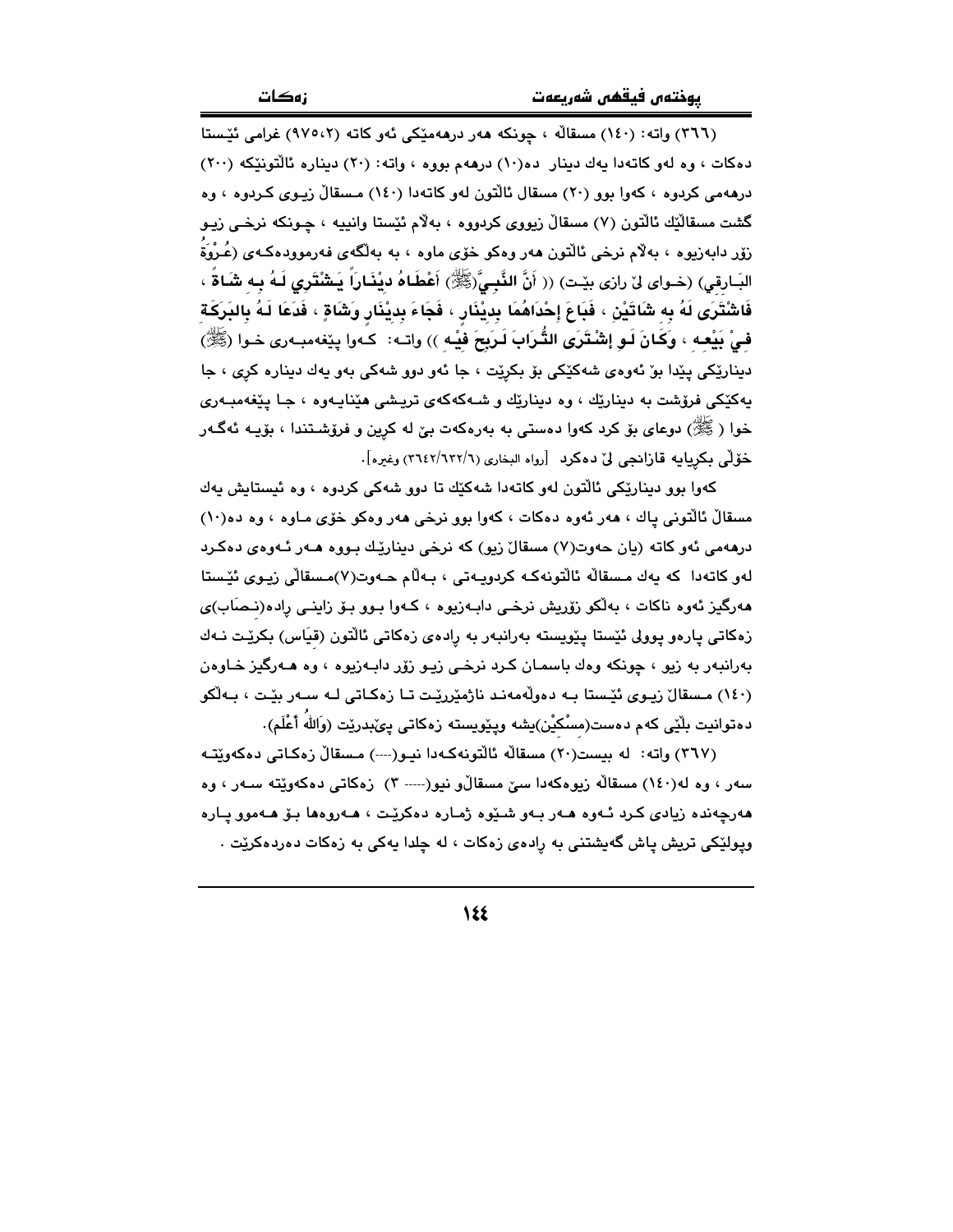وه هــهروهها خــشلّي ئــافرهت(ملوانكــهو بازنــهو ..ي ئــالْتون وزيــوو) ئهگــهر گەيشتە رادە(نـصـَاب)ى زەكـات وسـاڵى بـه سـەردا تـىٰ پـەرى دەبـىٰ زەكـاتى لىٰ <mark>بدرێ</mark>ت<sup>(۲۲</sup>۰).

(٣٦٨) خيشلي ئيافرەت زييو بِيِّت ييان ئيالتون زەكياتى تێداييە ، ليە بيەر واتياي گشتی(عُمُوم)ی ئاپەتەکە ، وە لە بەر ئـەو فەرموودانـەيش کـە باسـی زەکـاتی ئـالْتونو زيـو دهکەن ، وه هىيچ بەلگەپبەکيش نىييە لـەو (عُمُوم)ە دەرى بکـا ، ئەمـە جگـە لـەو بەلگـە تايبهتيانهيش كـه لـهو بارهيـهوه هـاتوون ، وهك فهرموودهكـهى (أُمٌّ سَلَمَة) (خـواى ليّ رازى بێت) کەوا فەرمووى: من ملوانکەيەکى ئالتونم لە مل دەکرد ، جـا ووتم: ئـەي يێغەمبـەرى خوا ئايه ئەمە گەنجينــەى(كَنْـز)ە ؟ ئــەويش فــەرمووى: (( مَا بَلَغَ أَنْ تُـؤَدَّى زَكَاتـهُ فَزُكـَىَ فَلَيْسَ بِكَنْـز )) واته: ئەگەر گەيشتە رادەي زەكات و زەكاتەكەي دەركرا ، ئـەوە گەنجينــە نييه [رواه ابوداود (٤/٤٢٦/٤٢٦) والدارقطني (٢/٥٠٥) وهو حديث حسن بروانه صحيح الجـامع (٥٥٨٢) والسلسلة الصحيحة (٥٥٩)].

وه فەرموودەكەي (عَمْرُو بنُ شُعَيْب)يـش لـه باوكيـەوه لـه بايـيرەيـەوە(خـواي لىٰ رازى بيّت) کەوا فەرمووى: دوو ئافرەت ھاتن بۆ لاي پيّغەمبـەرى خـوا (ﷺ) بازنـەي ئـالْتون لـە دهستياندا بوو ، جا پێغەمبەرى خـوا (ﷺ) پـِێى فـەرموون: (( أَتُؤَدِّيَان زَكَاتَـهُ ؟ )) واتـه: ئاڀه زهکاتي ئـهوه دهدهن ؟ ووتيـان: نـهء ، جـا پێغهمبـهري خـوا (ﷺ) پـێي فـهرموون: ((أَتُحبَّانِ انْ يُسَوِّرَكُمَا اللهِ بِسوَارَيْنِ منْ ذَارٍ ۚ ! )) واته: ۚ ئايا پێتان خۆشه له رِۆرْى دوايدا خـواي گـهوره بازنـهي ئـاگرين بكاتـه دهسـتان ! ، ووتيـان: نـهء ، يـێغهمبـهري خـوا (ﷺ) فه(مووى: (( فَأَلَايَا زَكَاتَهُ )) واته: ده زهكاتي ئهوه بدهن كه له دهستان دايه [رواه الترمذي وأبوداود بغير هذا لفظ وهو حديث حسن بروانــه صـحيح ابـى داود رقـم (١٣٩٦) وصـحيح الترمـذي (٥١٨) والمشكاة (١٨٠٩) والإرواء (٢٩٦/٣)].

وه فەرموودەكەي (عَائشَة) (خواي ليْ رازى بيْت) كەوا فەرمووى: يَـيْغەمبــەرى خــوا (ﷺ) رۆژێك ھاتــه ژوورەوە بــۆ لام چــەن كلكەوانــە(موسـتيلـه)پــەكى زيـوى لــه دەسـتمدا بينــى فـهرمووي: (( مَا هَذَا بَا عَائِشَةٌ ؟ )) واتـه: ئهمـه حِـىيه ئـهى (عَائـشَةٌ) ؟ منـيش ووتم: دروستم کردوه ، بۆ تۆ خـۆمى يــيّ جـوان بکهمـهوه ئـهى يـێغهمبـهرى خـوا ، فـهرمووى: ((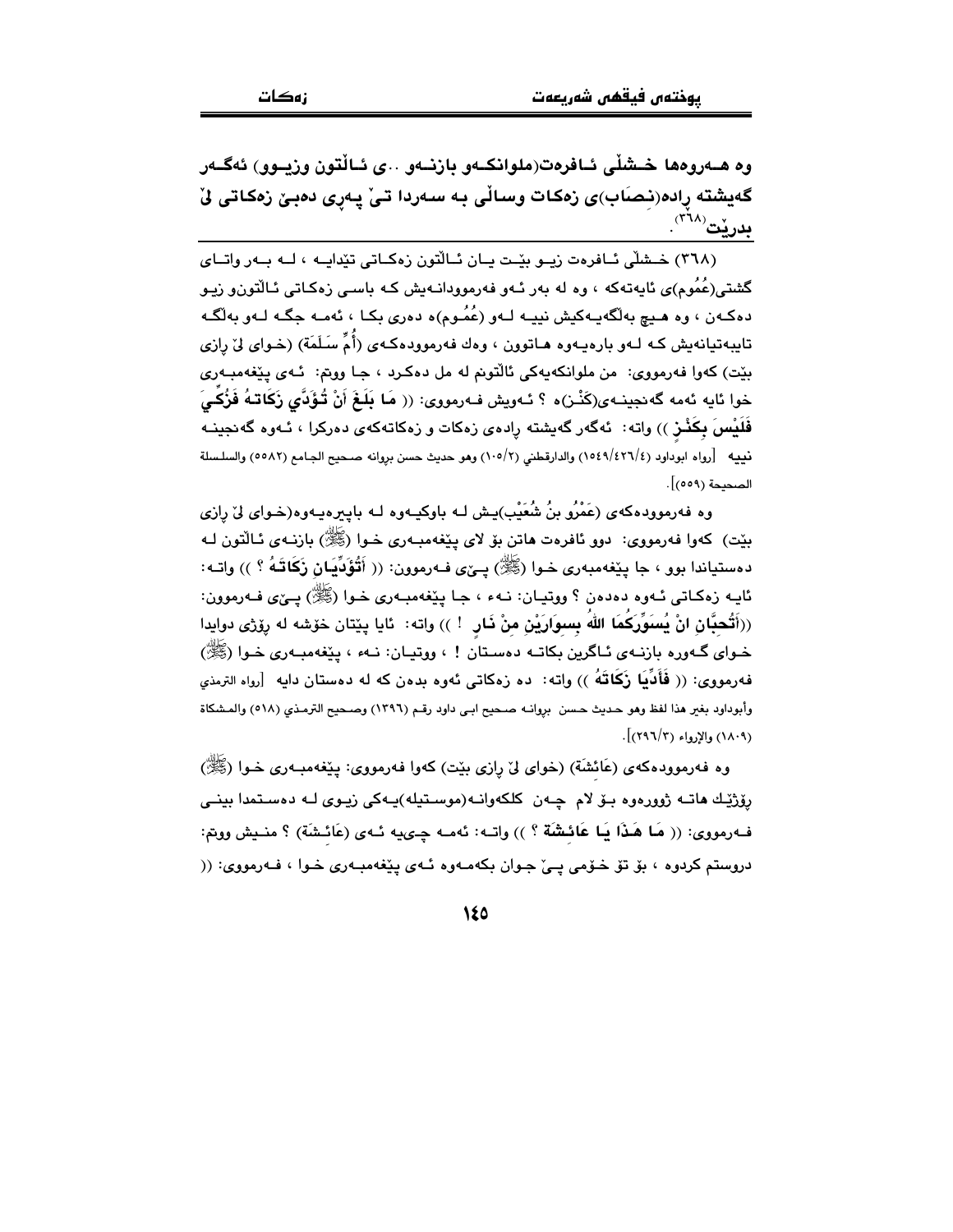أَتُوَْدِّيْنَ زَكَاتَهُ ؟ )) واته: ئەي زەكاتەكەي دەدەيت ؟ وونم: نەء ، يان ئەگەر خوا ويستى لە سەر بێت . فەرمووى: (( هُوَ حَسْبُك منَ الذَّار )) واتە: ئەوەت بەسە لە ئـاگرى دۆزخـدا [ رواه أبوداود (٤٢٧/٤/١٥٥٠) والدارقطني (٢/٥٠/) وهو حديث صحيح بروانه صحيح أبي داود (١٣٨٤) ].

> زوكاتي دانه وٽلّه و بهروبوم ( زَكَاةُ الحُبُوبِ وَالثَّمَارِ )

له دانهويْلْه وبهروبومدا زهكات تـهنها لـه گـهنم و جـوّ و خورمـا و ميّـوژ دا هەيـه<sup>(٢٦٩)</sup>، رادە(نـصـَاب)ى زەكاتيـشى تيْـدا ييْـنج ويـسقه ، ئەگـەر لـەوە كـەمتر بِيْتٌ ئەوە زەْكاتىَ تِيْدا نيييە $^{\mathcal{V} \times \mathcal{V}^*}$ ، جا ئەگەر بە ئاوى روبار وباران ئاو درا ئەوە ده يەكى(----) تێدايـه ، بـﻪلاّم ئەگـەر بـه ئامێرێك ئـاو بدرێت و(تَكْليْف)ى تێدا بكات ئەوە بېست بەكى(---) تێدابە<sup>(۳۷۱)</sup>،

(٣٦٩) (أَبُو بُرْدَة) له(أَبُو مُوْسَى وَمُعَـاذ)هوه دهگێرێتـهوه( خوايـان ليّ رازي بێت) : (( أَنَّ رَسُـوْلَ الله ﴿ ﷺ) بَعَثَهُمَـا إِلَـى الـيَمَنْ يُعَلِّمَـانِ النَّـاسَ أَمْـرَ ديْـنهمْ ، فَـأمَرَهُمْ أَنْ لاَ يَأْخُذُوا الـصَّدَقَةَ إلاَّ مـنْ هَـذه الأَرْبَعَـة: الحُنْطَـةُ وَالـشَّعْيْرُ وَالتَّمْـرُ وَالزَّبِيْـبُ )) واتــه: يٽِغەمبەرى خوا (ﷺ) رەوانەي كردن بىۆ ولاتـى يەمـەن خـەلكى فێـرى ئـايين بكـەن ، جـا .<br>فەرمانى يېّ كردن كەوا زەكات وەرنەگرن تەنھا لەم چوارەدا نەبێت ، گەنم و جۆ و خورمـا و منِورٌ [رواه الحاكم (٤٢٧/٤/١٥٥٠) والدارقطني (١٠٥/٢) والبيهقي في الـسنن الكبرى (٤/١٢٨) وسـكت عنــه الحـاكم وصححه الذهبي وقال البيهقي: رواته ثقات وهو متصل نقله إبن حجر في تخليص الحبير (١٦٦/٢) وهو حديث صـحيح ، بروانه الإرواء(٨٠١) والسلسلة الصحيحة (٨٧٩)].

(٣٧٠) له بهر فهموودهکهي (أَبُو سَعيْدٍ) (خواي ليٌ رازي بيّت) بروانه (پ٣٦١).

(۳۷۱) له به ر فه رمووده که ی (جَابِر) (خوای لیّ رازی بیّت) کهوا پیّغهمبهری خـوا (ﷺ) فەرمووى: (( فَيْمَا سَقَت الأَنْهَارُ وَالغَيَمُ العُشُوْرِ ، وَفَيْمَا سُقِّيَ بِالسَّانِيَة نَصنْفُ العُشُوْر )) واته: ئەوەي بە روبار و باران ئاو درا دە يەكى(-----) تێدايە ، وە ئەويشى بـه (الـسَّانيَة) ئاو درا بيست يەكى(----) تێدايە [رواه مسلم (٢/٩٨١/٦٧٥)و الترمذي (٢/٦٩/٦٩) وغيرهما].

(السَّانيَة): ئەو ووشترەيە كـه ئـاوى يــێ دەردەكرێت لـه بـبر ، وە يـيێشى دەووترێت (النَّاضح) .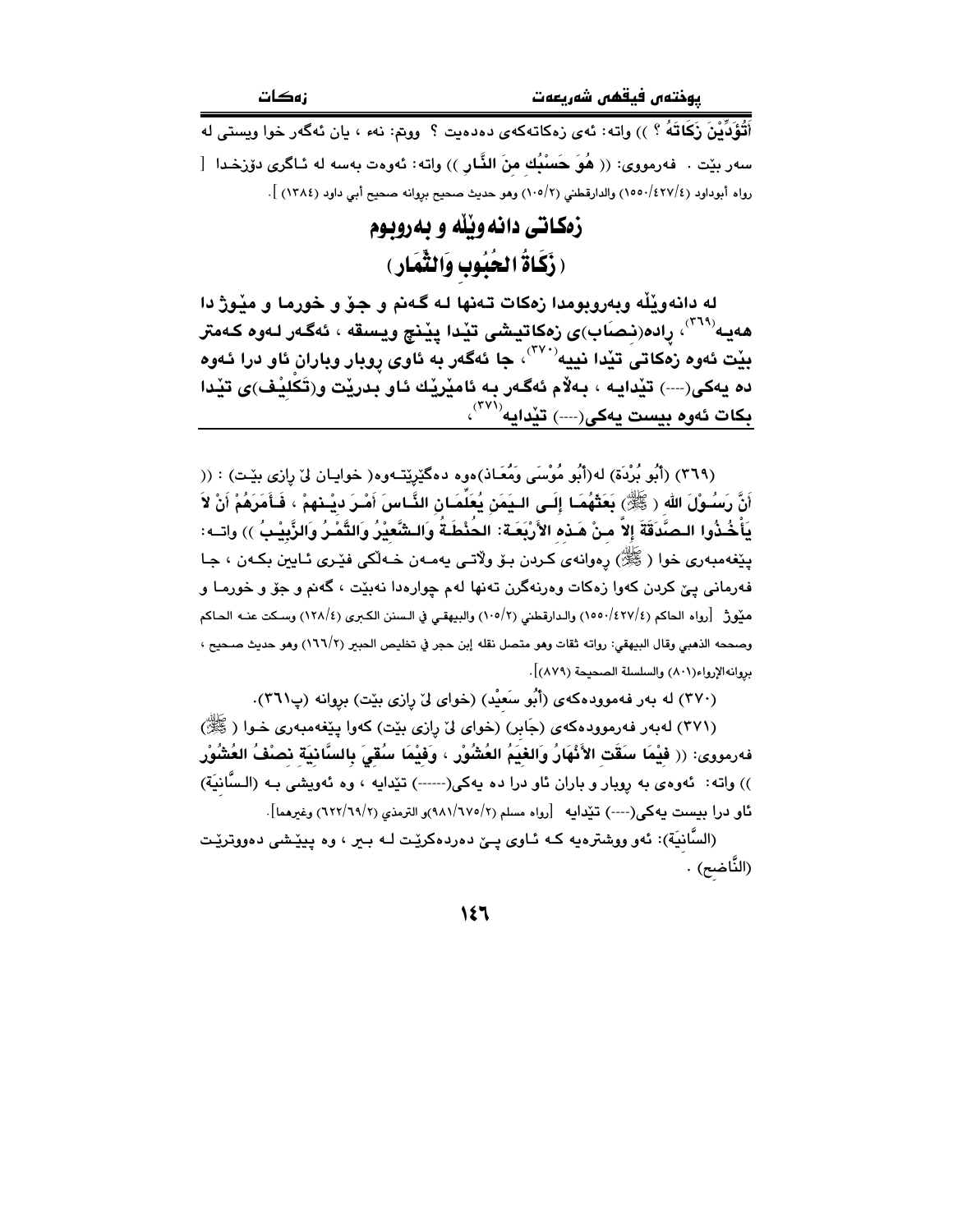وه هەروەها له بەر فەرموودەكەي (إِبْنُ عُمَرٍ) (خـواي لِيّ رازي بێت) كـەوا يێغەمبـەرى خـوا (ﷺ) فەرمورى: (( فَيْمَا سَقَت السَّمَاءُ وَالغُيُوْنُ أَوْ كَانَ عَثَرِيِّا ۚ العُشْرُ ، وَفَيْمَا سُقَىَ بِالنَّصْبْحِ نصْفْ العُشْرِ )) واته: ئەوەي ئاسمان و كانى ئـاوى بـدات يـان (عثْـري) بێـت دە يهکي(---) تێدايه ، وه ئەويشى به (نَضْح) ئاو بدرێت بيست پـهکي (----) تێداپـه [رواه البخاري (٢/١٤٨٣/٣٤٧) وهذا لفظه ، وابوداود (٤/٥٨١/٤٨٥/٤) وغيرهما]. (عَثَري): گۆماوي بارنـه . وه راده(نصاب)ی خورماو تریٌ هەر به دارەکەوه(تَخْمِیْن) دەکریْت ، پاش پیّ گەيشتن ، يێش ئەوەي لە دارەكە بكرێتەوە<sup>(٣٧٢)</sup>،

(٣٧٢) لــه بــهر فهرموودهكــهى (أبُــو حُمَيْـد الـسَّاعدي) (خــواى ليّ رازى بيّـت) كــهوا فەرمووى: (( غَزَوْنَا مَعَ الذَّبِيِّ(ﷺ) غَزْوَةَ تَبُوْكَ ، فَلَمَّا جَاءَ وَادى القُرَى إِذَا إمْرَأَةً في حَدِيْقَةٍ لَهَا ، فَقَالَ النَّبِيُّ (ﷺ) لِأَصْحَابِهِ: اخْرِصُوا . وَخَرَصَ رَسُوْلُ اللهِ (ﷺ) عَشْرَةَ أَوْسُقَ ، فَقَالَ لَهَا: احْصبي مَا يَخْرُجُ مِنْهَا … )) واته: له گەلْ يێفەمبەرى خـوا دا (ﷺ) دەرجووين بۆ غەزاي (تَبُوك) ، جا كـه گەپـشتە(وَادى القُـرَى) ئـافرەتێكى بينـي لـه بـاخێكى خۆيـدا بـوو ، جـا يێغەمبـەرى خـوا (ﷺ) بـه هاوەڵـەكانى فـەرموو: (خَـرْص)ى بكـەن ، وه يێغەمبەرى خوا (ﷺ) خۆي (خَرْص) دە(١٠) ويسقى كرد ، جا يـێي فەرموو: خۆت بيـژمێرە جه ندي ليٌ ده رده جيّت . . . [رواه البخاري (٢/٣٤٢/٢) وابوداود صحيح ابي داود (٢٦٤٤)].

وه لـه بـهر فهرموودهكـهي (عَائـشَة) (خـواي ليّ رازي بيّـت) كـهوا فـهرمووي: (( كَمانَ رَسُوْلُ اللهِ(ﷺ) ۚ يَدْعَثُ عَبْدَالله بنَ رَوَاحَةَ فَيَخْرُصُ النَّخْلَ حيْنَ يَطيبُ قَبْلَ أَنْ يُؤْكَلَ منْهُ ، ثُمَّ يُخَيِّرُ يَهُودَ يَأْخُذُوْنَهُ بِذَلكَ الحَرْص أَوْ يَدْفَعُوْنَهُ إِلَيْهِمْ بِذَلكَ الخرْص ، لكَىْ تُحْصـَى الزَّكَاةُ قَبْلَ أَنْ تُؤْكَلَ الثِّمَارُ وَتُفَرَّقَ )) واته: كەوا يـێفەمبەرى خوا (ﷺ) (عَبْدُالله بن رَوَاحَة)ي دەنـارد (خَـرْص)ي دار خورماكـانى دەكـرد كاتێـك كـه يـێ دەگەيـشت ، پـێش ئەوەي لۇٽى بخوريّت ، ياشان ھەلبْژاردنى دەدايە دەست جوولەكە يان بەو (خَرْص)ە بيبـەن يان بيدەن بـه موسـولْمانان بـهو (خَـرْص)ه ، بـۆ ئـهوهى زەكـات ژمێـرى كـهن پـێش ئـهوه به رهکهی بخوریّت و بلّاو بکریّتهو ه [رواه أبـو داود (٢٢٩٦/٢٧٦/٩) مـع العـون وهـو حـديث حـسن لغـره مروانه الأرواء (٨٠٥)].

(خَرْص): ئەوەپيە بيە عيەقلْ تىەخمىنى بيەرى دارەكيان بكريّت ليە لاييەن كەسىيْكى شارەزاوە . ئىيمامى(تىْرەنىي) لە ھەندېّك زاناوە تەفسىيرەكەى دەگێڕێتـەوە كـەوا : بـەروبووم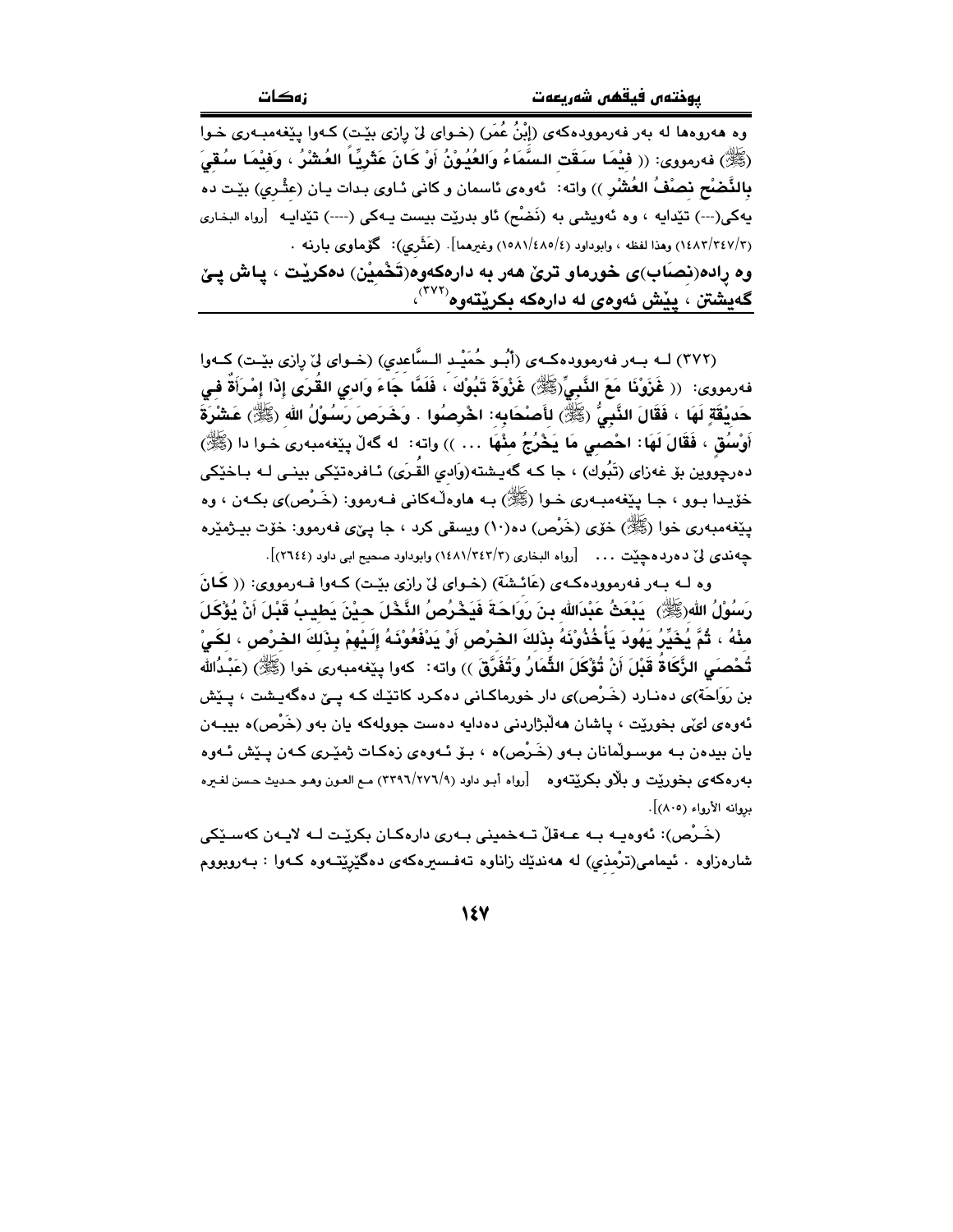.<br>ئەگەر يى گەيشت ، دەسلات دار كەس<u>ت</u>كى شـارەزا دەن<u>ترت</u>ت تەماشـا*ى* دەكـا و دەلـّى: لـەم باغه ئەوەندە بەرى خورماى لى دەردەچێت ، پاشان دە پەك(----)ەكە ديارى دەكـا ، وە لـە سەريان دەينوسٽت و وازيان ليّ دەھٽنٽت تا كاتى بەركردنەوە ، لەو كاتەدا دە يەكەكەيان ليّ د هسپينٽيٽ [بروانه فتح الباري (ب٣/ل ٤٠٣) طبعة دار الريان].

وه له هەنگويْندا زەكات نييە <sup>(٣٧٣)</sup>.

(۳۷۳) ئـهو فهرموودانـهى كـه لـه بـارهى ههنگوێنـهوه هـاتوون تێيدايـه (مُطْلَـق)ه و (ضَعيْفَه) ، وه تێشيدايه (مُقَيَّد)ه به ياراستنهوه ، وهك فهرموودهكهى (عَمْرُو بنُ شُعَيْب عَنْ أبيْه عَنْ جَدِّه) (خواي ليّ رازي بيّت) كـهوا فـهرمووي: (( جَـاءَ هـلاَلُ أَحَدُ بَنـْـي مَتْعَانِ إلَـي رَسُوۡل الله (ﷺ) بِعُشُوْرٍ ذَحْل لَـهُ ، وَكَانَ سَأَلَهُ أَنْ يَحْمـى لَـهُ وَادِيَاۚ يُقَالُ لَـهُ (سَلَبَة) ، فَحَمَى لَهُ رَسُوْلُ الله (ﷺ) ذَلَكَ الوَادى ، فَلَمَّا وَلَىَ عُمَرُ بْنُ الخَطَّابِ ، كَتَبَ سُفْيَانُ بْنُ وَهَبِ إِلَى عُمَرٍ يَسْأَلُهُ عَنْ ذَلِكَ ، فَكَتَبَ عُمَرٍ : إِنْ أَدَّى إِلَيْكَ مَا كَانَ يُؤَدِّى إِلَى رَسُوْل الله (ﷺ) مِنْ عُشُوْرٍ نَحْلِه ، فَاحْمِ لَهُ (سَلَبَتُهُ) ، وَإِلاَّ فَإِنَّمَا هُوَ ذُبَابُ غَيْثِ يَأْكَلُهُ مَنْ يَشَاء )) واته: (ملأل) كه يهكيّك بوو له (بَني مَتْعَان) دهيـهكي(----) ههنگويّنهكـهى هيّنــا بـوّ پێغەمبەرى خوا (ﷺ) ، كە داواى لىْ كردبوو دۆلێكى بۆ بپارێزێت كە پىێى دەوتـرا (سَلَبَة) ، جا پێِغهمبەرى خوا ( ﷺ) ئەو دۆلەي بۆ پاراست ، جا كە (عُمَرُ بنُ خَطَّاب) بوو بە(خَلَيْفَـة) ، (سُفْيَانُ بنُ وَهَب) بۆ (عُمَر)ى نووسى پرسپارى له بارەي ئەوەوە لىٚ كرد ، ئەوپش فەرمووى: ئەگەر ئەوەي يېْ داي كە بە يێغەمبەرى خـواي (ﷺ) دەدا لـە دەپـەكى(---) ھەنگوێنەكـەي ئـهوه (سلَلَبَه)كهى بق بياريْزه ، … [حسن إسناده الألباني في تمام المنة (ل٣٧٤) وه فـهرمووى: وهـذا إسـناد جيد ، وهو مخرج في الإرواء(٨١٠) وقواه الحافظ في الفتح (٣٤٨/٣) فإنه قال عقبـه : إسْـنَادهُ صَـحيح إلى عَمْـرو وَتَرْجُمَـةُ عَمْرِو قَوِيَّة عَلَى المُخْتَار ، لَكن حَيْث لا تَعَارُض إلاَّ أنَّه مَحْمُول على أنَّهُ في مُقَابلة الحمَى كَمَا يَدُلُّ عَلَيْـه كتَـابُ عُمَـرُ ابْـنُ الخطاب ].

وه (إِبْنُ زَنْجَوَيْه) له(الأَمْوَال)دا (ل: ١٠٩٥) ، ياشان (الخَطَابي)يش له (مَعَالمُ السُّنَن)دا (٢٠٨/١) ههر وهرگرتني ئهو ده يهكهيان بـه مـهرجي پاراسـتن(حمَـي)هوه بهسـتوه . واتـه: ئەگەر ياراستن نەبێت ھیچی لە سەر نیپە ، مەگەر بەخشىنى (مُطلَق) بەوەي خىۆي چـەندێك له دەستى دەردەجێت بېدات ، وەكو ماڵى بازرگانى(عُرُوْض التِّجَارَة) كە لەمـەو پـاش باسـى دەكەين (إنشاء الله) .

 $\lambda$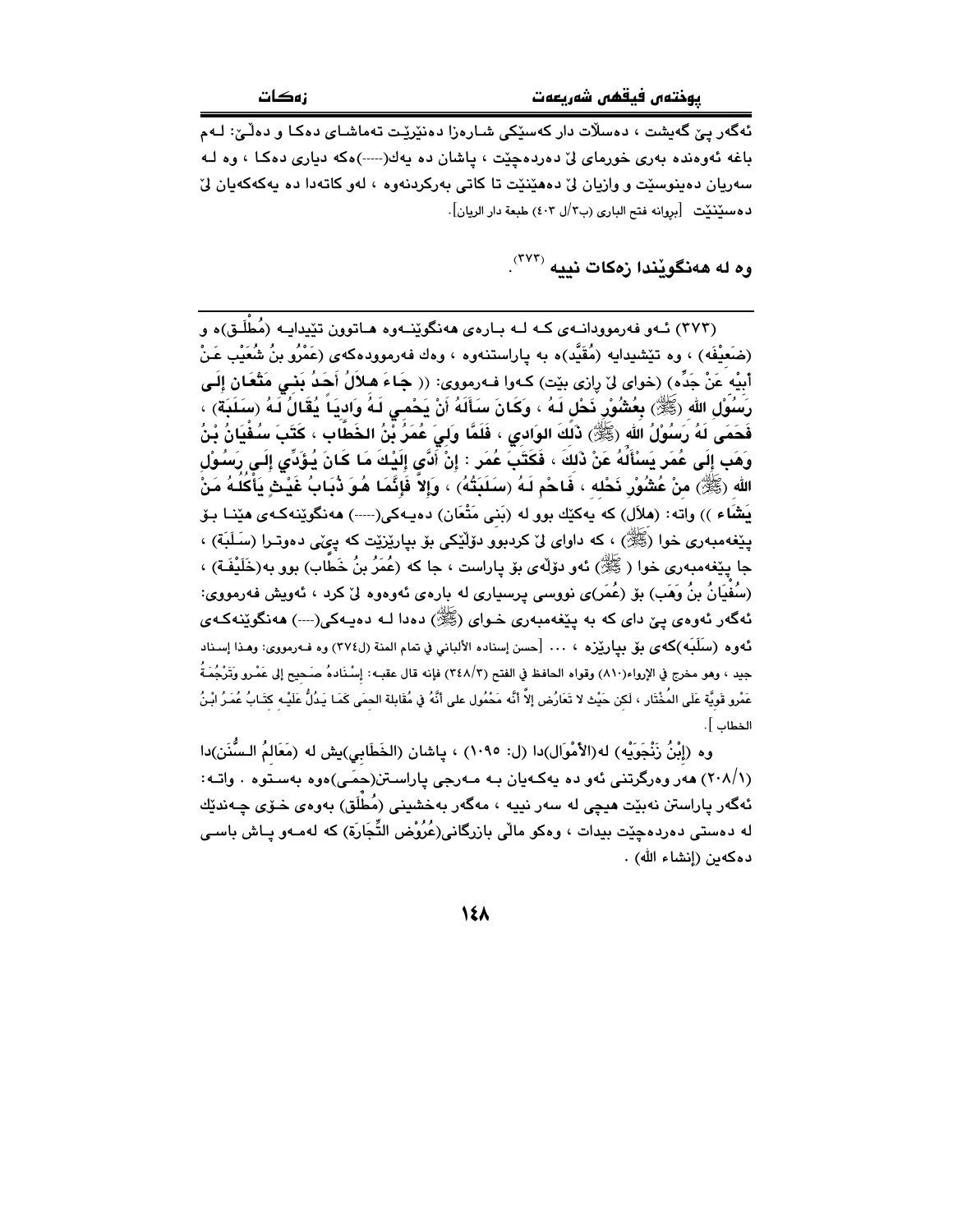# زەكـاتـى ئـاژەڵ ( ذَكَـاةُ الْبِحَيْبُوَانِ )

له سـێ جـۆر ئـاژەلْ دا زەكـات يێويست دەبێت: ووشتر و رەشـەوولاخ (مانگـا وگـامێش) ومـەڕ و بـزن<sup>(۲۷٤)</sup>، يەكـەم ڕادەى(نـِصـَاب) زەكـاتى ووشـتر پێنجـە – ئهگەر له پێنج ووشتر كەمتر بـوو ئـهوه زەكـاتى تێدا نييـه <sup>‹‹</sup>٬<sup>۳۷</sup> – وه ئەنـداز*ەی* زهكات تيْيدا شەكيْكە ئيتر هەر لـه ييْنج ووشتردا شەكيْك زياد دەكات ، تا دمگاته بيست ويێنج(٢٥) ووشتر ، لەوكاتەدا بەچكە ووشترێكى مێينـەي يـەك ساڵی دهدریْته زهکات تا سی وشهش(۳٦) ووشتر که بهچکه ووشتریْکی دوو ساله دهدريّت ، تا چل وشهش(٤٦) ووشتر کـه بهچکه ووشتريّکي سـێ سـالّي دهدريّت ، تا شەست ويـهك(٦١) ووشتر كـه بەچكە ووشتريّكى چوار سـالّى دهدريْت ، تا حەفتاوشەش(٧٦) ووشتر كە دوو بەچكە ووشترى مێينـەي دوو سالّه دەدريّت تـا نـهوهت ويـهك(٩١) دوو بهچكهى ســئ سـالّه دەرديّت ، تـا سـهدو بيست ويـهك(١٢١) كـه سـێ بهچكهي دوو سـالّه دهدريّت ، ياشـان لـه ههموو چل(٤٠) ووشتردا بهچکهیهکی مێینهی دووسالْه ریاد دهکریت وه لـه هەموو پەنجا $( \bullet \bullet )$ ووشتریش دا بەچكەبەكى سىّ سالّى زياد دەكرنت $^{(\mathsf{V} \mathsf{V})}$ .

(٣٧٤) چـونکه لـه فهرموودهکانـدا هـهر لـهم سـێ جـۆرهدا وهرگـیراوه ، وهك لـه نووسراوهکهی (أَبُوبَکْر)دا هاتووه ، که باسی دهکهین ، وه (إِبْنُ المَنْذر)یش یهکرِایی(إِجْمَاعِ) زاناباني له سەر دەھێنێتەوە [بروانه الأجماع (٨٥) لأبن المنذر].

(٣٧٥) له بهر فهرموودهكهى (أَبُو سَعيْد) (خواى ليّ رازى بيّت) ، بروانه (پ ٣٦١) .

(٣٧٦) له بهر فهرموودهكهي (أنَّس) (خـواي ليِّ رازي بيِّت) كـهوا (أَبُـوبَكْر) (خـواي ليّ رازی بێت) ئهم نووسراوهی بۆ نووسی کاتێك رِهوانهی کرد بۆ (بَحْریْن): (( **بِس**ْمِ اللهِ الرَّحْمَنِ الرَّحيْم ، هَذه فَرِيْضنَةُ الصَّدَقَة الَّتـٰى فَرَضَ رَسُوْلُ الله (ﷺ) عَلَى المُسْلميْن ، وَالَّتـٰى أَمَرَ اللَّهُ بِهَا رَسُوْلَهُ ، فَمَنْ سُئْلَهَا منَ المُسْلميْنَ عَلَى وَجْهها فَلْيُعْطهَا ، وَمَنْ سُئْلَ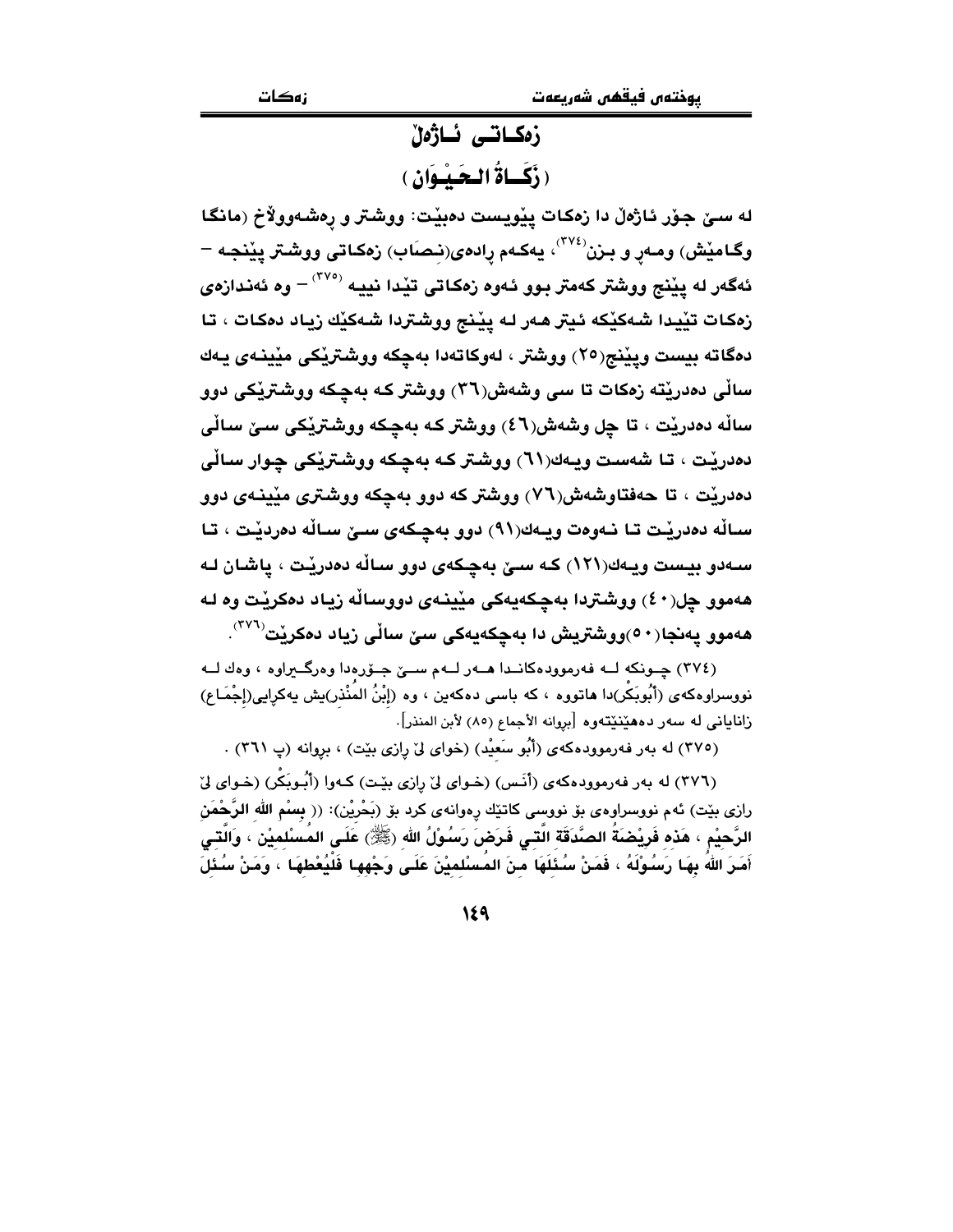زهکات

فَوْقَهَا فَلاَ يُعْطِ : فِي أَرْبَع وَعِشْرِيْنَ مِنَ الإِبلِ فَمَا دُوْنَهَا منَ الغَذَمِ منْ كُلِّ خَمْس شَاةٌ ، إِذَا بِلَغَتْ خَمْساَ وَعشْرِيْنَ إِلَى خَمْسٍ وَثَلاَثَيْنَ فَفِيْهَا بِنْتُ مَخَاضٍ أُنْثَى ، فَإِذَا بَلَغَتْ ستَّاَ وَتَلاَثيْنَ إِلَى خَمْس وَأَرْبَعيْنَ فَفَيْهَا بِنْتُ لَبُونْ أَنْثَى ، فَإِذَا بَلَغَتْ ستَّاَ وَأَرْبَعيْنَ إِلَى ستِّيْنَ فَفيْهَا حقَّةٌ طَرُوْقَةُ الجَمَل ، فَإِذَا بَلَغَتْ وَاحدَةً وَستِّيْنَ إِلَـى خَمْس وَسَبْعيْنَ فَفيْهَا جَذَعَةٌ ، فَإِذَا بَلَغَتْ – يَعْنى ستًّا وَسَبْعيْنَ – إِلَى تسْعيْنَ فَفيْهَا بِنْتَا لَبُوْن فَإِذَا بَلَغَتْ إِحْدَى وَتَسْعِيْنَ إِلَى عشْرِيْنَ وَمائَةٍ فَفِيْهَا حقَّتَانِ طَرُوْقَتَا الجَمَل ، فَإِذَا زَادَتْ عَلَى عشْرِيْنَ وَمَائَةٍ فَفي كُلِّ أَرْبَعِيْنَ بِنْتُ لَبُوْنٍ وَفِي كُلِّ خَمْسِيْنَ حِقَّةٌ ، وَمَنْ لَمْ يَكُنْ مَعَهُ إِلاَّ أَرْبَـمٌ منَ الإِبلِ فَلَـيْسَ فَيْهَا صَدَقَةٌ إِلاَّ أَنْ يَشَاءَ رَبُّهَا ، فَإِذَا بَلَغَتْ خَمْسَاً منَ الإبل فَفَيْهَا شَاةٌ ، وَفَى صَدَقَة الغَذَم في سَائِمَتِهَا إِذَا كَانَتْ أَرْبَعِيْنَ إِلَى عِشْرِيْنَ وَمِائَةٍ شَاةً ، فَإِذَا زَادَتْ عَلَى عشْرِيْنَ وَمائةٍ إِلَى مائَتَيْنِ شَاتَانِ ، فَإِذَا زَادَتْ عَلَى مَائَتَيْنِ إِلَى تْلَاتْمَائَةِ فَفَيْهَا ثَـلاَتُ ، فَإِذَا زَادَتْ عَلَـى ثَلَاتْمائـة فَفـى كُلِّ مَائـةِ شَـاةٌ ، فَإِذَا كَاذَتْ سَائمَةُ الرَّجُل ذَاقصَةً منْ أَرْبَعيْنَ شَاةً وَاحدَةً فَلَيْسَ فيْهَا صَدَقَةٌ إلاَّ أَنْ يَشَاءَ رَبُّهَا وَفى الرِّقَّة رُبْعُ العُشْرِ ، فَإِنْ لَمْ تَكُنْ إِلاَّ تـْسْعِيْنَ وَمائَةً فَلَـيْسَ فيْهَا شَـىْءٌ إِلاّ أَنْ يَشَاءَ رَبُّهَا ،. )) واته: به ناوی خوای بهخشیندهی میهرهبـان ، ئهمـه ئـهو فـهرزی زهکاتهیـه کـه يێغەمبەرى خوا (ﷺ) فەرزى كردوه لە سەر موسىولمانان ، وه خـواي گـەورە فـەرمانى بـە پێغهمبهرهکهی کردوه ، جا ههر کهسێك له موسولْمانان داوای ليّ کرا بهو شێوهيه ، با بيدات ، وه ههر کهسێکیش داوای لهوه زیاتری لیّ کرا ، ئهوه با نهیدات ، له بیستوچوار(٢٤) ووشتردا ً لەوە كەمتر لە مەر دەدرێت لە گشت بێنچ ووشتر شەكێك ، جا ئەگەر گەبىشت بـە بيست ويێنڇ(٢٥) تا سي ويێنچ(٣٥) سـهر ئـهوه (بِنْتُ مَخَاض)ێِکي تێدايـه ، جـا ئهگـهر گەيشتە سىھشىش(٣٦) تا چلٯ يێنچ(٤٥) سەر ، ئەوە (بنْتُ لَبُوْن)ێِكى مێينـەي تێدايـە ، جا ئەگەر گەيشتە چلوشەش(٤٦) تا شەست(٦٠) سەر ، ئـەوە (حقّـە)پـەكى كـەلّ گرتـووى تێدايه ، جا ئەگەر گەيشتە شەست و پەك(٦١) تا جەفتا ويێنچ(٧٥) سەر ئەوە (جَذَعَه)پەكى تێدایه ، جا ئەگەر گەیشت – واتە بە حەفتاو شەش (٧٦) – تا نەوەت(٩٠) سەر ئـەوە دوو (بِنْتُ لَبُوْن)ى تێدايه ، جا ئەگەر گەيشتە نەوەت و يەك(٩١) تا سەدو بيست(١٢٠) ئــەوە دوو (حقّه)ی کـهالگرتوری تێدایـه ، جـا ئهگـهر لـه سـهد و بیـست(۱۲۰) تێیـهری کـرد ئـهوه هـهر جِل(٤٠) سەر (بِنْتُ لَبُوْن)ێِك دەدرێِت وە لە ھەموو پەنجا(٥٠) سەرپشدا(حقّه)پەك ، وە ھـەر كەسێك نەيبوو تەنھا چوار(٤) ووشىتر نـﻪبێت ، ئـﻪوە زەكـاتى تێدا پێويـست(وَاجـب)نييـﻪ ،

 $10-$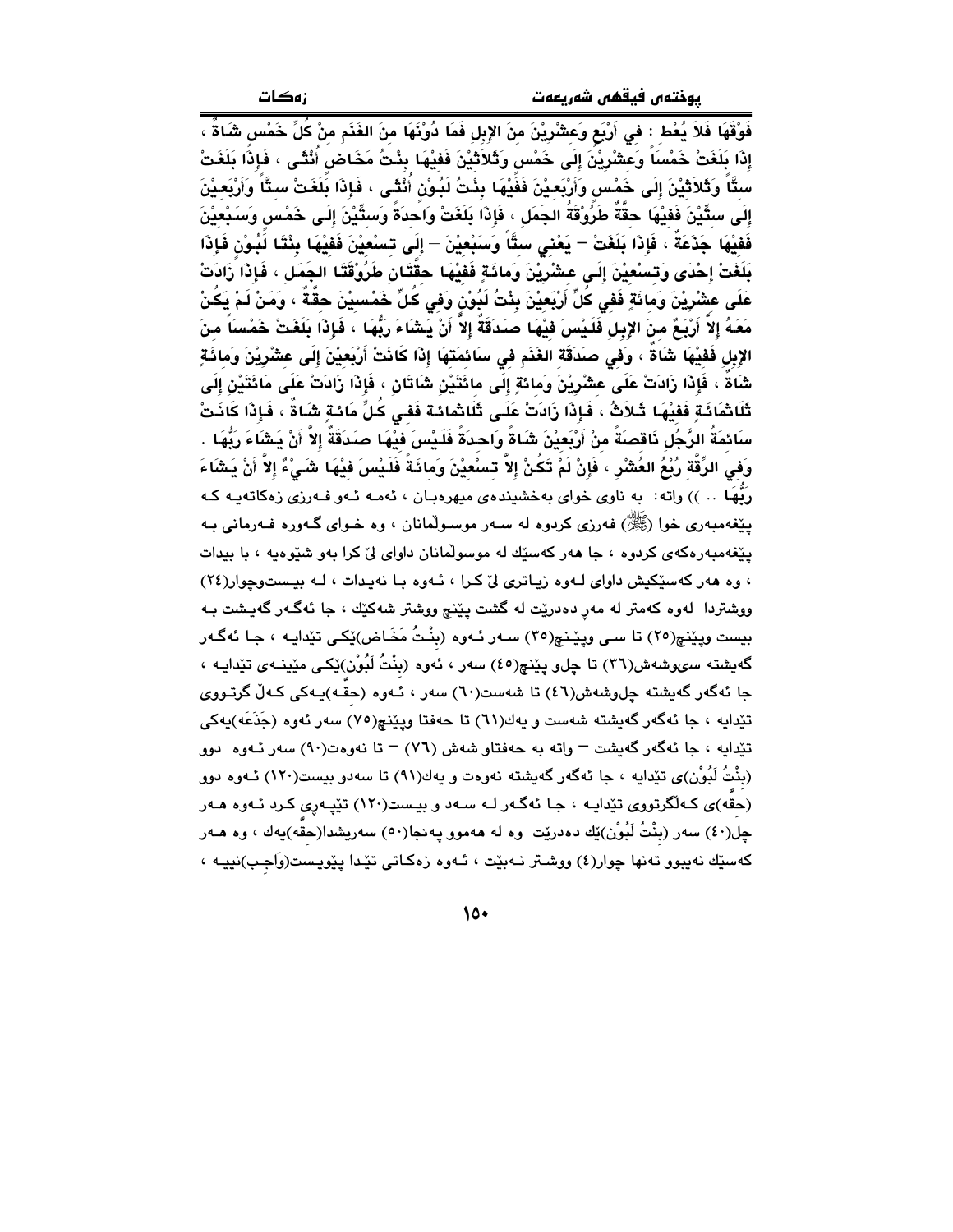مهگەر خاوەنەكەى خۆى ويستى لە سەر بێت ، جـا ئەگـەر گەيـشتە پێـنج(٥) سـەر ووشـتر ئــهوه شــهكَيْكي تنيْدايــه... [رواه البخــاري (٢١٧/٣/٣) وأبــو داود (٤/١٥٥٢/٤٣١) وغيرهمــا]. (بِنْــثُ مَخَاض): ئەوەبە سالْيٚكى تەواو كردوە و بەرە و دوو سالْان دەچيٚت . (بِنْتُ لَبُوْن): ئەوەبـە دوو سالّی تەواو کردوه و بەرەو سێ سـالآن دەچـێت ، (حقّـة): سـێ سـالّی تـەواو کـردوه و بـهرهو چـوار سـالّان دهچـێت ، (جذَعَـة): سـێ سـاڵی تـهواو کـردووه و بـهرهو چـوار سـالآن دەچێت.

تنْيبينى:

.<br>وه ئەگەر كەسێك ووشترێكى تەمەن ديارى كراوى لە سەر پێويست بوو بـﻪڵام نـﻪيبوو ، ئەوە دەتوانێت تەمەنێكى بچووك تر بدات ، وە لە گەلّيدا شـەك بـدات ، يـان يـارە بـدات ، هەر لە بەر فەرموودەكەى (أَنَس)ى پێشوو كە لە پاش ئـەوە دەفـەرموێ: (( … مَنْ بَلَغَتْ عِنْدَهُ مِنَ الإِبِلِ صَدَقَةَ الجَذَعَةِ وَلَيْسَتْ عِنْدَهُ جَذَعَةَ وَعِنْدَهُ حقَّةً فَإِنَّهَا تُقْبَلُ مئْهُ الحقَّةُ وَيَجْعَلُ مَعَهَا شَاتَيْنِ إن استَيْسَرَتَا لَهُ أَوْ عشْرِيْنَ درْهَمَاً … )) واتـه: ئەگـەر كەسـێك ووشتری گەيشتە ژمارەيەك زەكاتەكەی (جَذَعَه)يەك كەوت ، بەلّام ئەو (حقّـه)ی بـوو ، ئـەوە دهتوانێت (حقه)که بدات و دوو شهکیش له گهلیدا – ئهگهر هــهبوو – یـان بیـست درهــهم و

وه يەكـەم رادە(نـصـَاب)ى زەكـاتى رەشـە ولاخ سـى(٢٠) سـەرە ، ئەگـەر كـەمتر بوو زهکاتی تیْدا پِیْویست(وَاجِب) نییه ، وه ئەندازە(مقْدَار)ی زەکاتی ئەو سى(٣٠) سەرە گويرەكەيەكى تەمەن يەك سالْىيە ، وە لە چل(٤٠) سەريشدا گوێرەكەيەكى تەمەن دوو ساڵى دەدرێت<sup>(۳۷۷)</sup> ،

(٣٧٧) له بهر فهرموودهكهي (مُعَاذُ بنُ جَبَل) (خواي ليّ رازي بيّت) كهوا فهرمووي: (( بَعَثَني رَسُوْلُ الله( ﷺ) إِلَى اليَمَن ، وَأَمَرَني أَنْ ۚ تَخُذَ منَ البَقَرِ منْ كُلِّ أَرْبَعـيْنَ مُسئَّة ، وَمنْ كُلِّ ثَلاَثْيْنَ تَبِيْعَاً أَوْ تَبِيْعَةَ )) واته: ۖ بِيْغهمبەرى خوا ( ﷺ) رِهوانهى كردم بۆ يەمەن ، وه فەرمانى يېّ كردم كەوا لە — زەكاتى — مانگادا لە ھەموو چل(٤٠) سەردا (مُـسنَّه)پـەك وهرگرم ، وه له ههموو سی(۳۰) سهردا (تَبيْع)ێك ، يان (تَبيْعَه)پـهك وهر بگـرم [رواه أبـو داود (١/ ١٥٧٦/٢٢٤) والترمذي (٢/ ٦٢٣/٢٠/٢) وإبن ماجة (١٨٠٢/٥٧٦/١) ولغير ه زيادة (( وَمِنْ كُلِّ حَالم ديْغَارَاً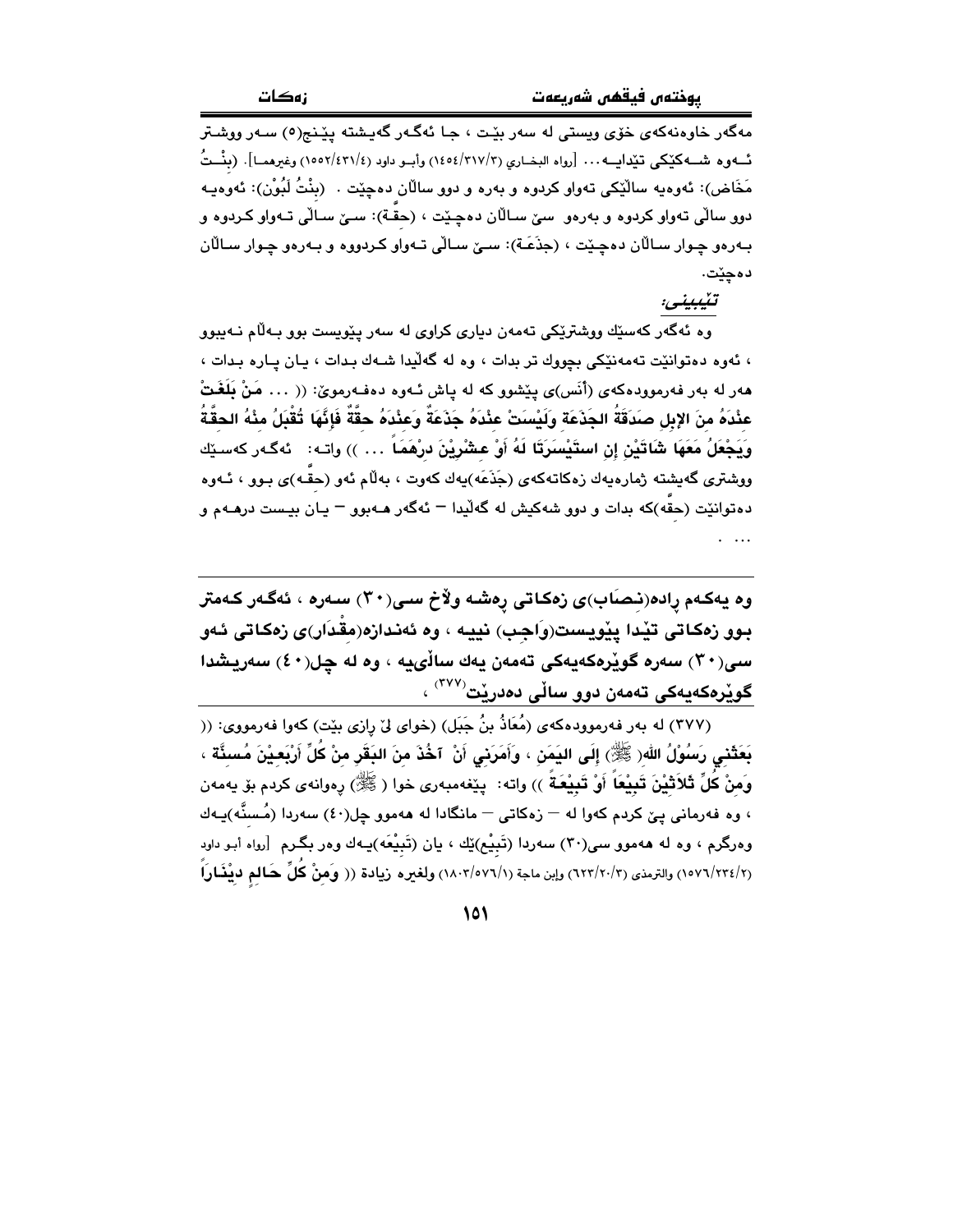أَوْ عِدْلَـهُ مَعَـافِرٍ )) واتـه: وه لـه هـهموو پـێ گهيـشتوويهك = لـه خـاوهن كتێبـهكان كـه موسولمان نەبوون – دينارێك سەرانە(جزْيَة) وەربگرم ، يـان بـه ئەنـدازەي ئـەو دينـارە جـل وبه رگی (مَعَافر) وهو حدیث صحیح بروانه صحیح أبی داود(١٣٩٤)] . (مَعَـافر): (الـشَّوكَاني) دهلْـيّ ، گەرەكێِكـه لـه (هَمَـدَان) ، بـهلَّام (الـصَّنْعَاني) دهلْـيّ:

گەرەكێكە لە (يَمَن) ، [بروانە (نيل الأوطار وسبل السلام)]. (مُسنَّه): گوێِرەکەپەکە دوڧ سالّى تەواڧ کردېێت ويےٚی نابێتە سیّ سالان . (تَبِيْم): گوێِرەكەپەكى نێرە پەك ساڵى تەواو كردووە ويے٤ى ناوەتە دوو سالان . (تَبِيْعَة): گوێرەكەيەكى مێينەيە يەك سالْي تەواو كردووە وپێى ناوەتە دوو سالان .

وه ڕاده(نِصَاب)ی یهکهمی مەړو بزن چل (٤٠) سەرە ، ئەگەر لـەوە كـەمتر بـوو ئەوە زەكاتى تێدا يێويست(وَاجب) نييە ، وە ئەندازە(مقْدَار)ى زەكاتى ئەو چل(٤٠) سەرە شەكێكە ، تا دەگاتە سەدوبيست ويەك(١٢١) سەر ئەو كاتە دوو شەكى تيدايە ، تا دەگاتە دووسەدويەك(٢٠١) ئەوە سى شەكى تيدايە ، یاش ئەوە ھەر سەد(۱۰۰) سەر و شەكێك زكاتەكەي زياتر دەكات<sup>(۳۷۸)</sup>، وە يێويسته له سەر كرێكارى زەكات لە ئاژەڵە فرە چاكەكان زەكات دەر نەكات بەڵكو لــه مامناوەنــدێکانی دەری بکــات<sup>(۳۷۹)</sup>، وه ئەگــەر دوو کــەس يــان زيــاتر ئــاژەڵ*ی* خۆيانيان تێکەڵ کرد وبەشى ھيچ کەسێکيان لەوي تريان جيا نەدەکرايەوە ، ئەوە هەر يەك زەكاتى دەدەن ، وە بە يەك مالٌ دەژميْردريْت ، وە دروست نييه لـه ترسى زمكاتدا ئاژەڵى جيا جيا كۆ بكِريْتەوە ، يان ئاژەڵى كۆ جيا جيا بكريْتەوە<sup>‹‹\*۲</sup>′.

(٣٧٨) له بهر قهرموودهکهی (أنّس) کـه لـه نوسـراوهکهی (أَبُـو بَکْـر)دا هـاتووه (( .. وَفى صَدَقَة الغَذَم فى سَائمَتهَا إِذَا كَانَتْ أَرْبَعيْنَ إِلَى عشْرِيْنَ وَمائَةٍ شَاةً ، فَإِذَا زَادَتْ عَلَى عِشْرِيْنَ وَمِائةٍ إِلَى مِائَتَيْنِ شَاتَانِ ، فَإِذَا زَادَتْ عَلَى مَائَتَيْنِ إِلَى ثَلَاثَمَائَةٍ فَفِيْهَا تَّلاَثُ ، فَإِذَا زَادَتْ عَلَى تُلَاتْمائة فَفِي كَلِّ مَائةٍ شَاةً ، فَإِذَا كَانَتْ سَائِمَةَ الرَّجُل نَاقصَةً منْ أَرْبَعيْنَ شَاةً وَاحدَةً فَلَيْسَ فيْهَا صَدَقَةً إِلاَّ أَنْ يَشَاءَ رَبُّهَا…)) واتــه: وه لــه زمكـاتى مەردا لە(سَائمَه)كەيدا ئەگەر چل(٤٠) سەر بور تا سـەد وبيـست (١٢٠) سـەر شـەكێكە ، جـا ئهگەر زیادی کرد له سەدو بیست(۱۲۰) تا دوو سەد(۲۰۰) سەر دوو شەکە ، جا ئەگەر زیادی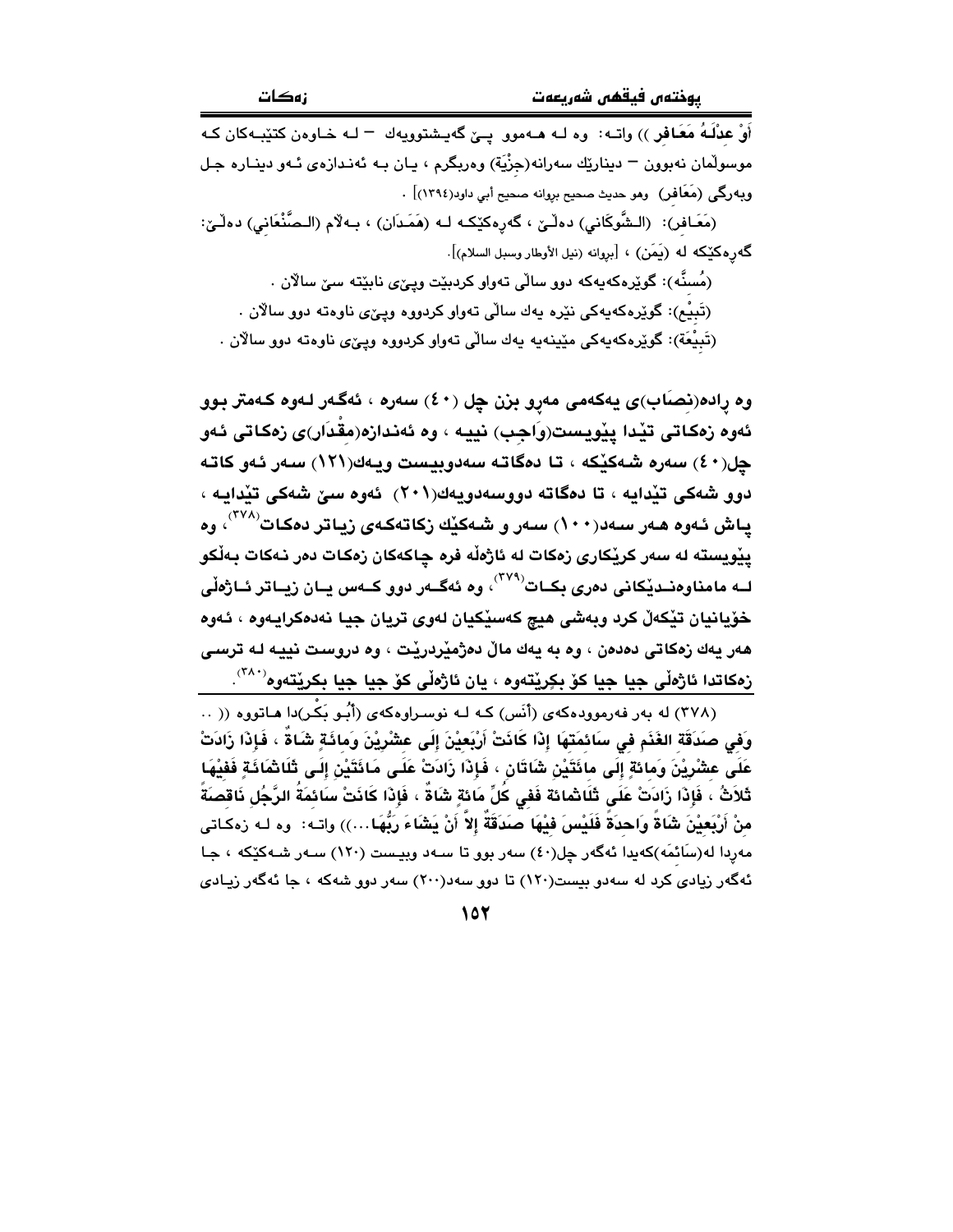کرد له دوو سهد(۲۰۰) تا سێ سهد(۳۰۰) سهر سێ شهکی تێدایه ، جا ئهگهر زیبادی کـرد لـه سیّ سهد(۳۰۰) ئیتر له ههموو سهد(۱۰۰) سهردا شهکێکه ، جا ئهگهر (سَائمَه)ی ههر پیاوێك له چل(٤٠) سهر کهمتر بوو ئـهوه زهکـاتي تێدا پێویست نیپـه ، مهگـهر خاوهنهکـهي خـۆي ويبستي لبه سبهر بيِّت … [رواه البخاري (٢١٧/٣/ ١٤٥٤) وغيره]. هـــه روهها بروانيه (پ ٣٧٦) . (سَائمَة): ئەو وولاخەيە كە زۆريەي سالٌ لە لەوەرێكى بەلاشدا لەوەرابێت .

(۳۷۹) لــه بــهر فهرموودهكــهي (إِبْـنُ عَبَّــاس) (خــواي ليّ رازي بيّــت) كــهوا كاتيّــك ينغهمبهري خوا (ﷺ) (مُعَاذ)ي رەوانە كرد بۆ (يَمَن) يــێي فــهرموو: (( … فَـأَخْبِرْهُمْ أَنَّ اللهَ قَدْ فَرَضَ عَلَيْهِمْ صَدَقَةً تُؤْخَذُ مِنْ أَغْذِيَائِهِمْ فَتُرَدُّ عَلَى فُقَرَائِهِمْ ، فَإِنْ هُمْ أطَاعُوْا لَكَ بِذَلِكَ فَإِيَّاكَ وَكَرِائِمُ أَمْوَالِهِمْ ...)) واتـه: جـا يێيـان رابگهيهنـه كـهوا خـواي گـهوره لـه ســەريانى فــەرز كــردوه زەكاتێـك لــه دەولّەمەنــدەكانيان وەردەگیرێـت و دەدرێتــەوە بــه مهژارهکانیان ، جا ئهگهر گوێرایهڵت بوون لهوه دا ، ئهوه وریاری ماله رێزدارهکانیان ب ... [رواه البخاري (١٤٩٦/٣٥٧/٣) ومسلم (١/٥٠/١) وغيرهما].

وه له بهر فهرموودهکهی (أَنَـس) (خـوای لِیّ رازی بیّـت) کـهوا لـه نووسـراوهکهی (أَبُـو بَکْر)دا هاتوه که خوای گەورە فەرمانى بە يێغەمبەرى خوا (ﷺ) کىردووه: (( .. وَلاَ يُخْرَجُ فِي الصَّدَقَةِ هَرِمَةٌ وَلاَ ذَاتُ عَوَارٍ ، وَلاَ تَيْسُ إِلاَّ مَا شَاءَ المُصَدِّقُ .. )) واته: .. كهوا لـه زهکاتدا نابێت پىر و کوێر دەريکرێت ، ھەروەھا بەرانيش مەگەر خاوەنەکـەي خـۆي ويـستى له سهر بنيت [رواه البخارى(٤/رقم/١٤٥٥) وغيره]. وه بروانه (پ٢٧٦).

(۳۸۰) له بهر فهرموودهکهی (أَنَس) (خوای ليّ رازي بيّت) کهوا له نووسـراوهکهي (أَبُـو بَكْرِ)دا ماتووه: (( وَلاَ يُجْمَعُ بَيْنَ مُتَفَرَّقَ ، وَلاَ يُفَرَّقُ بَيْنَ مُجْتَمع خَشْيَةَ الصَّدَقَة ، وَمَا كَانَ منَ الخَلَيْطَيْنِ فَإِنَّهُمَا يَتَرَاجَعَانِ بَيْنَهُمَا بِالسَّوِيَةِ ﴾) واته: ۚ وه نـٔارْهلْى جيـا جيـا كـۆ .<br>ناکرێتهوه ، وه ئاژهڵی کۆیش جیا جیا ناکرێتهوه ، له ترسـی زهکـات دانـدا ، وه ئهوانــهیش مالْهکانيان تێکەلْه ئەوە \_ يێکەوە زەکات دەدەن و\_\_ بە يەکسانى دەيگێرنەوە – دابەشىي دەكەنەۋە بە سەر خۆياندا ھەر كەسىيك بە يې<sub>ڭ</sub> بەشى خۆي بەشە زەكىاتى دەكەوپتە سـەر - [رواه البخارى(٤/دقم/١٤٥١,١٤٥٠)].

*وه نموونه ی* جیا کردنهوهی مالّی کوّ له ترسی زمکات دانـدا ، ئهوهیـه دوو پیـاو بـه شەریکی دوو سەدو پەك(۲۰۱) سەر مەريان ھەبێت سیّ شەك زەكاتی دەكەوێتـە سـەر ، جـا جياي دەكەنەوە بۆ ئەوەي ھەر يەكەيان يەك شەكى بكەوپتە سەريان .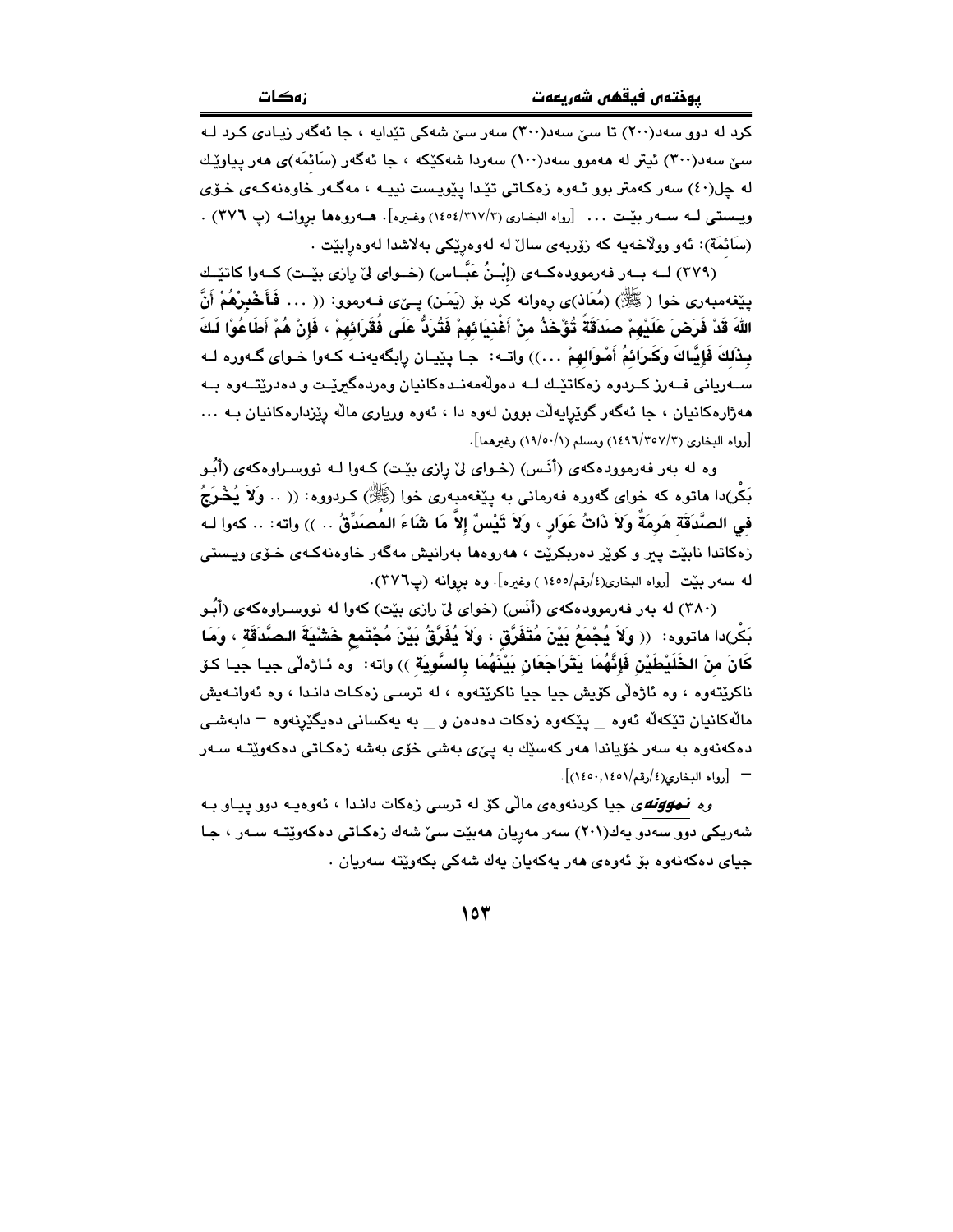وه نموونهي کوّ کردنهوهي مالّي جيا جيا له ترسي زهکاتدا ، ئهوهيه سيّ کـهس هـهر پهکه چل سهر مەريان ھەبێت ، جـا ئەگـەر کـۆی نەکەنـەوە ئـەوە ھـەر پەکـەيان پـەك شـەك زهکاتيان دهکەوێتە سەر ، بەلاّم ئەگەر کۆي بکەنـەوە بـە ھـەر سـێکيانەوە يـەك شـەکيان دهکهويّت ، جا ئهمه درووست نيپه جونکه فێڵه و راکردنه له حهقي خواي گهوره .

## ئايا له ماٽی بازرگانيدا زەكات ييويسته ؟ ( هَلْ تَجِبُ الزَّكَاةُ فِي عُرُوْضِ النَّجَارَةِ ؟ ) مالّی بازرگانی زمکاتی تیْدا پَیْویست َنییه <sup>(۴۸۱)</sup>،

(۳۸۱) هیچ بهلگهیهکمان نییه ، نه له قورئان ونه له فهرموودهی (صَحیْح)دا له سـهر یێویست(وَاجب) بوونی زهکات له مالّی بازرگانیدا .

وه ئەو فەرموودەيەي خواي گەورە لە سـورەتى (البقـرە: ٢٦٧)دا كـه دەفـەرمىّ : ﴿ وَأَنْفَقُوْا منْ طُيِّبَات مَاكُسَبْتُمْ ﴾ واته: وه ببهخشن له چاكترين ويـاكتريني ئـهوهي دهسـتان دهکەويت . که هەنديّك له زانايـان دەيكەنـه بەلگـه لـه سـەر ئـەوەي كـەوا زەكـات لـه مـالّى بازرگانيدا مەيە ، بەلگەيە لە سەر بەخشىنى رەمـا(مُطْلَق) ، وەكـو ئـەو ئايەتـەكانى تـر كـە فهرمان به بهخشین دهکات به گشتی ، وهك ههر له پاش ئـهوه لـه هـهمان ئايهتـدا خـوای گەورە دەڧەرمىٰ:﴿ ... وَمَمَّا أَخْرَجْنَا لَكُمْ منَ الأَرْض...﴾ واتــه: وە لــەوەيش كــه بۆمــان دەرھێناون له زەويەوە ببەخشن . وە لـه ھـﻪمان سورەتيـشدا ئايـەتى(٢٥٤) دەڧـﻪرمىّ: ﴿ يَاأَيُّهَا الَّذِيْنَ آمَنُوا أَنْفَقُوْا ممَّا رَزَقْنَاكُمْ …﴾ واته: ئـهى ئهوانـهى كـه باوهرتـان هێنـاوه لـهو رۆزييەى كە يێمان داون ببەخشن.. . وە زانراويشە كـەوا زەكـات يێويست نييـە لـه سـەر ههموو ئەوەى كە لە زەوپيەوە ، وە لە ھەموو ئەو رۆزپيانەى كـە خـواى گـەورە دەپـدات بـە مرۆۋ ، مەگەر بەخشىنى (مُطْلَق) ، بەوەي خىۆي چەندێك لـە دەسىتى دەردەچـێت بيـدات ، بۆيە ئەو ئايەتە نابێتە بەلگە بۆ يێويست(وَاجب) بوونى زەكاتى بازرگانى ، وە ووشـەي (مَـا کَـسَبْتُم) بــه گــشتی هــهموو (کَـسْب)ێِـك دهگرێتــهوه هــهتا کرێِکــاریو. . . هتــد ، کــه بــه یهکڕای(إجْمَاع)ی زانایان زەکاتی تێدا پێویست نییه ، کەوا بوو ئـەو فەرمانــە بـۆ بەخـشىينى گشتىيە كە كەوتوەتە دەستى خۆي چەندێك ببەخشى٘ وە لەچى كاتێكيشدا بيبەخشێت .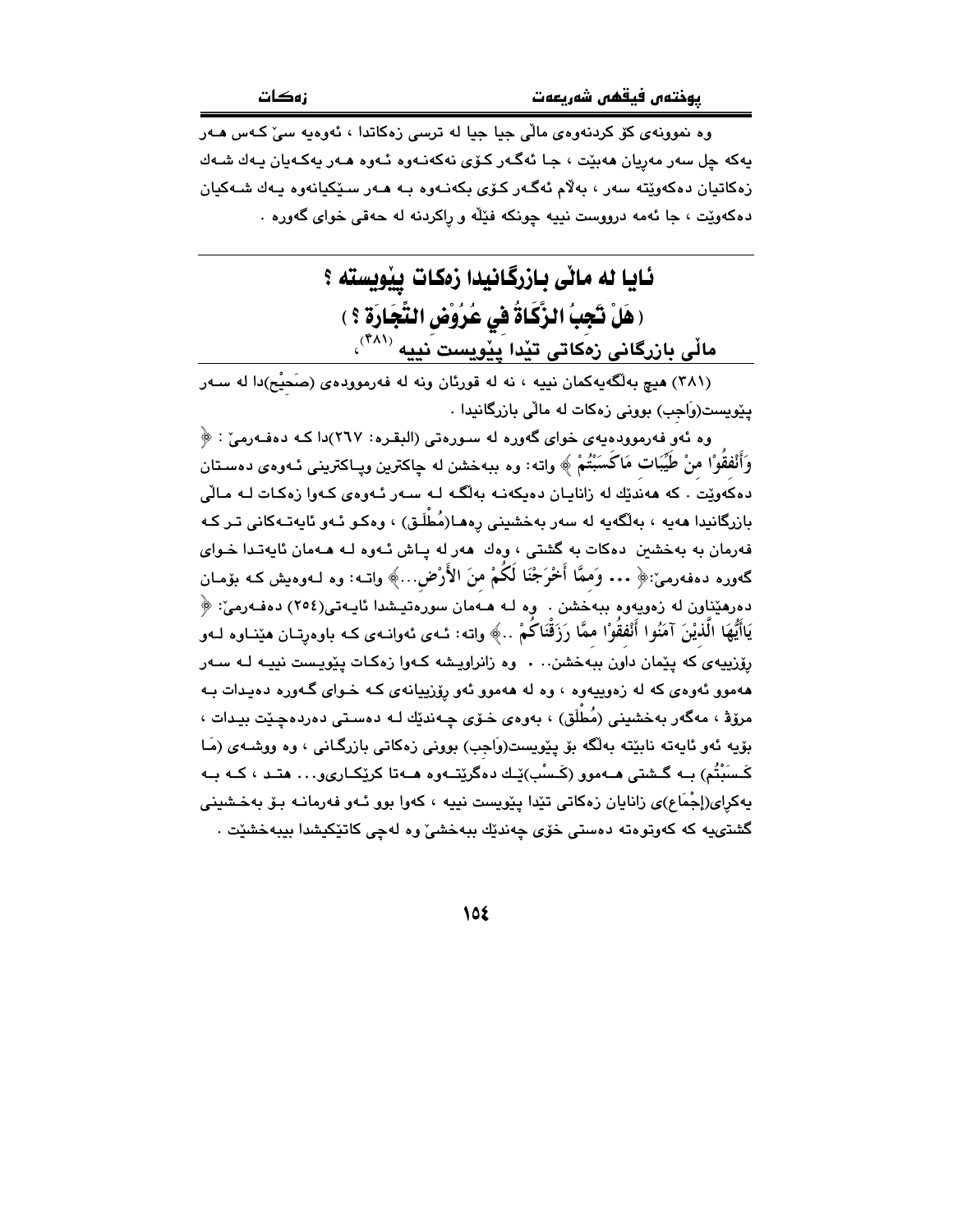.<br>وه پُهو فهرموودانهش که دمیکهنه بهلُگه ، فهرموودهکهی (سَمُرَةٌ بْنُ جُنْبِک) (خوای لِىٰٓ رازِي بِيّت) كهوا فهرمووي: (( أَمَّا بَعْدُ ، فَإِنَّ رَسُوْلَ الله ( ﷺ) كَانَ بَأْمُرُنَا أَنْ نُخْرِجُ الـصَّدَقَةَ منَ الَّـذي نُعـدُّ للْدَيْـمِ )) واتــه: ياشـان ، يێغهمبـهري خـوا (ﷺ) فـهرماني يــێ دهکرین کبهوا (صَدَقَة) دهر بکبهن لبهوهی بیو فروشتن ئامیادهی دهکبهن [رواه ابیو داود (٢/رقم/١٥٦٢) وهذا لفظه والدار قطني(٢/١٢٧/٢) والبزار حيث عزاه إليه إبن حجر في التلخيص(٢/١٧٩) وقـال: إن في إسناده جهالة ، وضعفه الألباني في الإرواء رقم(٨٢٧)].

وه فهرموودهکهي (أَبُو ذَرّ)يش (خـواي ليّ رازي بيّـت) کـهوا پـێغهمبـهري خـوا ( ﷺ) فهرمووي: (( في الإبل صَدَقَتُهَا وَفي الغَذَم صَدَقَتُهَا وَفي الدَّذِّ صَدَقَتُهُ )) واتـه: لـه ووشتردا زەكاتى خۆي مەيە ، وە لە مەريشدا زەكاتى خۆي مەيە ، وە لە (بَزّ)پىشدا زەكـاتى .<br>حَوِّي هه بِــه [رواه الحاكم(١/٢٨٨) الـدراقطني في الـسنن (٢٧/١٠١/٢) والبيهقي وقـد ضـعفه الحـافظ في الفـتح وفي التلخيص الجبر(١٧٩/١٧٩/٢) ] . (البَرِّ): جل و يه رگه .

ئـهم دوو فهرموودهيـه هــهردوكيان (خَىـعيْف)ن و (سَـنَد)ێكـى (ثَابـت)يـان نييـه ، بـۆ يهكهميان بروانه [سلسلة الأحاديث الضعيفة (رقم: ١١٧٨)] وه بق دووميشيان بروانـه [الأرواء: ٨٢٧]… وه ئەوەي راست بێت ئەوەبە كەوا ماڵى بازرگانى زەكاتى تێدا پێویست نىيە ، جا بـۆ زيـاتر تنكِّكه يشتن له م مه سه له يه بروانه [(تمام المنة في التعليق فقه السنة) للشيخ الألباني (ل ٣٦٢–٣٦٨) و(الروضة الندية) لمحمد صديق حسن خان (٤٧٦/١-٤٧٩) بتعليق محمد صبحي حلاق ]. كه رْوِّر به جواني باســي ئــه م مەسەلەيە دەكەن ، ھەروەھا تەماشاي [(المحلى ) لإبن حزم (٢٢٢/٦-٢٤٠)] بكه كـه تێيدا (إِبْنُ حَزْمِ) (رەحمەتى خواي لىُبيِّت) ئەوە دەسەلمێنێت كەوا مالّى بازرگـانى زەكـاتى تێدا نىيـە وه وهلامي پهلگهي مهموو ئهوانه دهداتهوه که دهلٽن زمکاتي تٽدا پٽويسته په شيٽوهيهکي زانیارانهی وورد ، ههروهها بروانه [رسیل الجرار) للشوکانی (۲/۲۲–۲۲)].

مەگەر زەكاتى (مُطْلَق) <sup>(۳۸۲)</sup> .

زەكات دەبيت يەكىٰ بدريت (الْسْتَحَقُّوْن للزَّكَاة )

ئەوانـەي كـه دروسـته زەكاتيـان يـێ بـدرێت ھەشـت جـۆر كەسـن خـواي گەورە دياريان دەكات <sup>(۳۸۳)</sup> : ھەژار <sup>(۳۸٤)</sup>، ودەست كورت <sup>(۳۸٥)</sup>،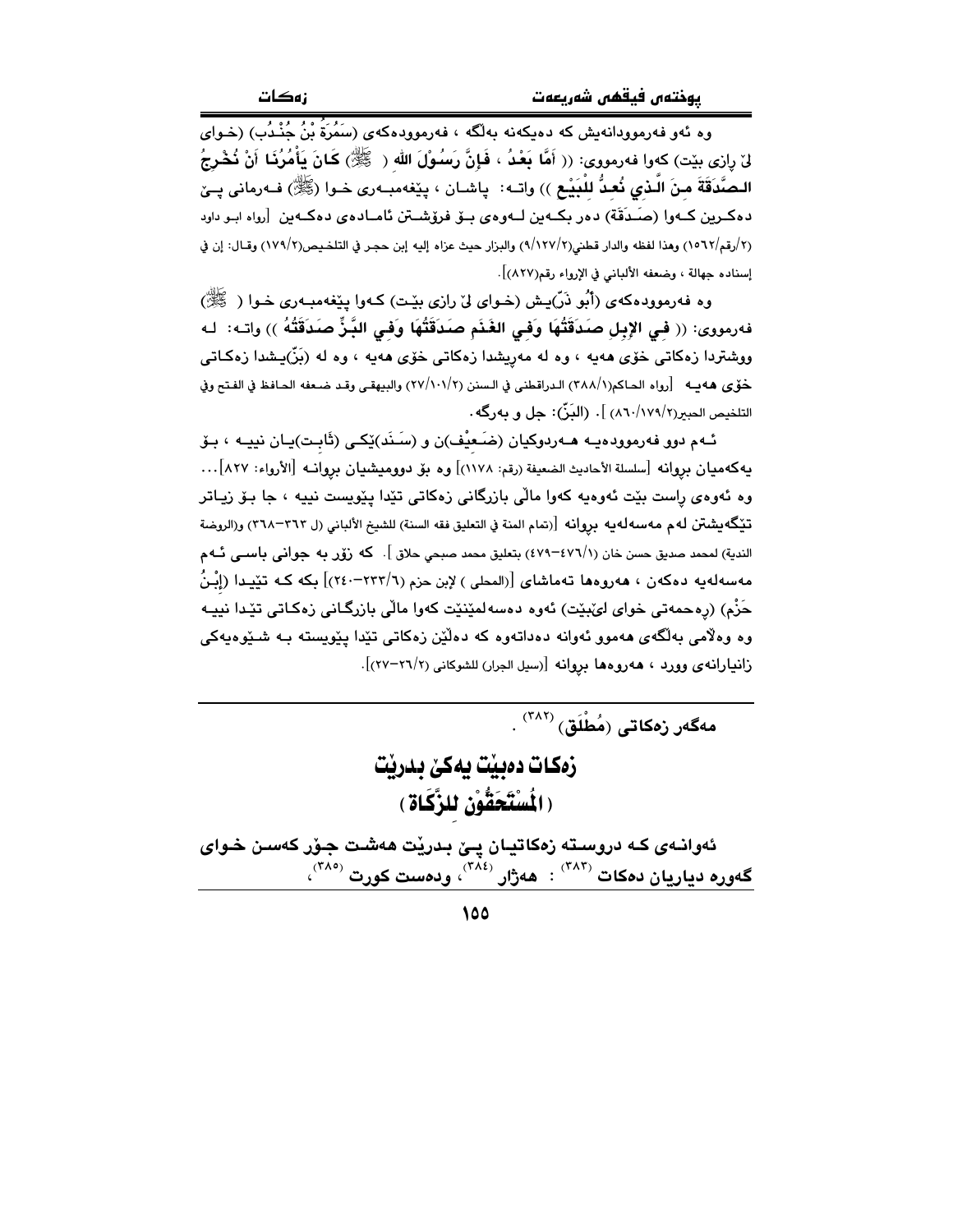(۳۸۲) کەوا ھـەر چـەندێك نەڧـسى خـۆى يــێى خـۆش بێـت بيـدات بـه بەلگـەى ئـەو فه رمووده یه ی خوای گهوره له سورهتی (البقرة: ۲٦۷)دا دهفه رمیّ: ﴿ وَأَنْفَقُوْا منْ طِّيِّبَات مَا كَسَبْتُمْ ﴾ واته: ببهخشن له پاكتريني ئەوەي دەستان دەكەوپت لـه كاسبي كردنتانـدا . وه له بهر ئهو (أَثَر)انهي كه لهو بارهيهوه هاتوون ، بروانه ئهو سهرجاوانهي بيِّشوو له (پ٢٨١) ئاماژەمان بۆي كرد .

(٣٨٣) له سورهتي (التوبه: ٦٠)دا كـه دهفـهرميّ: ﴿ إِنَّمَا الصَّدَقَاتُ لِلْفُقَرَاءِ وَالْمَسَاكِيْنِ وَالعَامِلْيْنَ عَلَيْهَا وَالْمَوَّلَّفَة قُلُوْبُهُمْ وَفي الرِّقَاب وَالغَارميْنَ وَفي سَبيْلِ الله وَابْـــنَ الـــسَّبَيْلَ فَرِيْضَةً منَ الله وَاللهُ عَليْمٌ حَكَـــيْمٌ ﴾ واتــه: ۚ زهكـاتَ تَــهنها بَــق ئـهَمانَهيـهُ : هــه ژاران و كـهم .<br>دهستان و کرێِکارانێك که \_ بۆ کۆکردنهوهی \_ کاری له سهر دهکهن ، و دلراگ<del>ر</del>اوان ، و بـۆ ئازاد کردنی بهنده ، و دانهوهی قهرزی قهرزاران ، و بۆ رێگای خوای گهوره ، و بۆ رێبـواران ، ئەمە ئەركتكى خواپە ، وە خواي گەورە زانا وداناپە .

(٣٨٤) ئەو كەسەپە كە ھېچى نېيە وناتوانێت كار بكـات ، (إِبْنُ عُمَـرٍ) (خـواي لِيِّ رازِي بيّت) فەرمووى: يێغەمبەرى خوا(ﷺ) فەرمووى: (( لاَ تَحلُّ الـصَّدَقَةُ لغَنـى ، وَلاَ لـذى مرَّةِ سَوِي )) واته: زەكات بۆ كەسێك چەلالْ نىيە دەولەمەند بێت ، وە بـۆ كەسـێكيش بـە هنِّز بنِّت وتواناي كار كردني هــهبنِّت [رواه أبـوداود (٢/رقـم/١٦٣٤) والترمـذي (٦٤٧/٨١/٢) وغيرهمـا وهـو حديث صحيح ، بروانه الإرواء(٨٧٧) وصحيح الجامع (٧٢٥١)].

(٣٨٥) ئەو كەسەيە كـه ھەيـەتى بـەلاّم بەشـى ناكـات ، (أَبُـو هُرَيْـرَة) (خـواى لىْ رِازى بيْـت) فـهرمووى: يێغهمبـهرى خـوا ( ﷺ) فـهرمووى: (( لَـيْسَ المسْكِيْنُ بِهَذَا الطَّوَّافُ الَّـدْيِ بَطُوْفُ عَلَـى الدَّـاسِ ، فَتَـرِدُهُ اللَّقْمَـةُ وَاللَّقْمَتَـانِ ، وَالتَّمْـرَةُ وَالتَّمْرَتَـانِ . قَـالُوا: فَمَـا المسْكيْنُ يَا رَسُوْلُ الله ؟ قَالَ: الَّذى لاَ يَجِدُ عَنَىَّ يُغْنِيْه ، وَلاَ يُفْطَنُ لَهُ فَيَتَصَدَّقُ عَلَيْه ، وَلاَ يَسْأَلُ النَّاسُ شَيْئًاً )) واته: ۖ كهم دهست ئـهو كهسـه نييـه كـهوا بـه سـهر خهلْكيـدا دهسوورێتهوه ، لهم لاوه تیکهو دوو تیکهی بۆ دێت وه لهو لایشهوه خورما و دوو خورمای بۆ دێت . ووټيان: ئەي (مسْكيْن) كېيد ئـهي يێغەمبـەرى خـوا ؟ فـهرمووي: ئـهو كەسـەيە کهوا ئەوەندەي نەبێت بەشى بکات ، وە يێيشى نازانرێت تا زەکاتى يێ بـدرێت ، وە داواي هيچيش له خهڵكي ناكات [رواه مسلم (١٠٣٩/٧١٩/٢) وهذا لفظه والبخاري (١٤٧٩/٢٤١/٢) وغيره]. وکرێِکارائی زِهکات<sup>(۳۸٦)</sup>، ودلّ راگیراوان<sup>(۳۸۷)</sup>،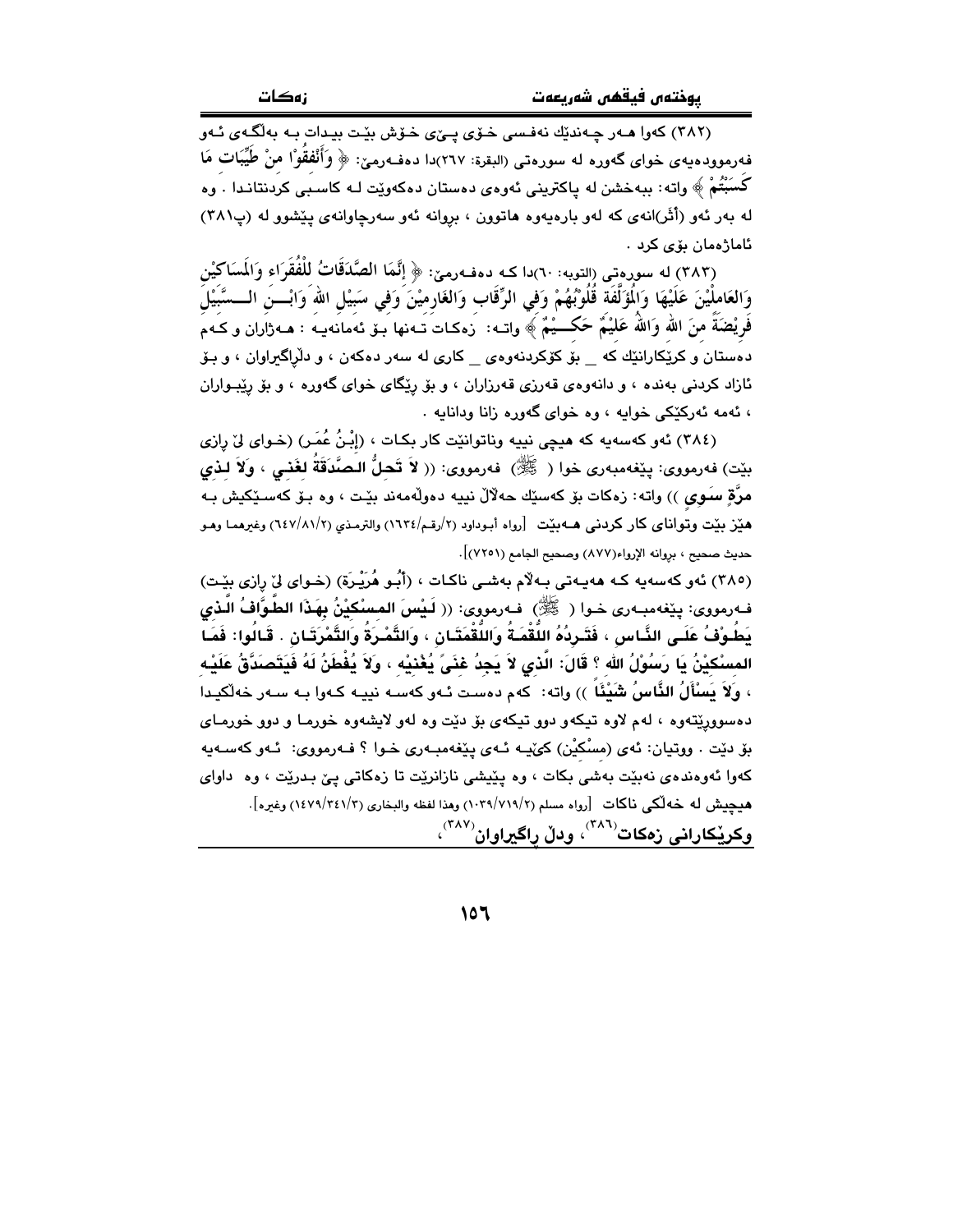(٣٨٦) ئەوانەي دېارى كراون بۆ كۆ كردنەوەي زەكات ، ھەر لەو زەكاتە موجەيان بىۆ دياري دهکريت ، وه دروستيش نيپه ئهو کريکارانه له خزم و کهس وکـاري بينفهمبـهري خـوا بن ( ﷺ) نَهوانه ي كه زهكاتيان له سهر حهرامه ، له بهر فهرموودهكهي (عَبْدُ المَطْلِبِ بنِ رَبِيْعَة بنِ الحَارِثِ) كهوا خوّي و(فَـضَل بـن العَبَّـاس) (خوابـان ليّ رازي بيّـت) رؤيـشتن بـوّ لاي يێغەمبەرى خوا (ﷺ) داوايان ليٌ كرد بيانكاته كرێكار له سەر زەكات ، ئەويش فەرمووي: (( إِنَّ الصَّدَقَةَ لاَ تَحلُّ لمُحَمَّدِ ولاَ لآل مُحَمَّد ، إنَّمَا هيَ أَوْسَاحُ الذَّاس )) واته: بـه راسـتي .<br>زەكات حەلال نىيە بۆ موجەممەد و كەس وكارى موجەممەد ، چونكە ئـەوە چىلكى خەلكيـە [رواه مسلم (٢/٧٥٢/٧٥٢) وأبو داود (٨/٢٠٥/٨) مع العون].

وه ئيمامي (نَوَوِي) له شەرحى ئەم فەرموودەپەدا دەفەرمى: واتاي (حِـلْكِي خـەلْكِي) ئەوەيە كەوا پاك كردنەوەي مالٌ و نەفسىي خەلكيە ، وەك خواي گەورە دەفـەرمىؒ: ﴿ خُــــذٌ منْ أَمْوَالَهِمْ صَدَقَةَ تُطَهِّرُهُمْ وَتُسرَكِّيهِمْ بِهَسا﴾ واتـه: ئـهى بِيْغهمبـهري خـوا زهكاتيـان ليّ .<br>وهربگره ، بۆ ئەوەي لاشەو دەرونيانى يـيّ بـاك بكاتـەوە . جـا ئـەوە وەكـو شـۆردنى چـلّك وبيبسي وإمه [شرح النووي (٢٥١/٧)].

(٣٨٧) ههنديكيان پييان دهدريت بو ئهوهي موسولمان بن ، وهك پيغهمبهري خـوا ( ر<br>ﷺ) به(صَفْوانُ بنُ أُمَيَّـه)ى دەدا لـه دەسـتكەوتەكانى(حُذَيْن) كـه لـهو كاتـهدا هێـشتا هـهر (مُشْرِك) بوق ، وهك خوّى دهلّيّ: (( … فَلَمْ يَرْلُ يُعْطيْنِي حَتَّى صَارَ أَحَبُّ النَّاسِ إِلَيَّ ، بَعْدَ أَنْ كَانَ أَبْغَضُ النَّاسِ إِلَـىَّ )) واته: جا يێغهمبهري خوا (ﷺ) بـهردهوام – يـاره $\varepsilon$  – يئ دهدام تا بووه خۆشەويسترين كەس لە لام ، كە لە يێشدا لـه ھـﻪموو كـﻪس زيـاتر قيـنم لوټي يوو [رواه مسلم (٢/٧٥٢/٢) و أيو داوډ (٨/٢٠٨/٨) وغيرهما].

وه ههندٽِکي تريان پٽِيان دهدرٽت ٻو ئووي لـه سـهر موسـولمان بوونهکـهي جِٽِگير ببێت ، وهك پێغەمبەرى خوا (ﷺ) لـه رۆژى (حُذَيْن)دا بـه كۆمـەڵێك لـه سـەرۆك هۆزەكـانى عەرەبى دا › وە دەيفەرموو: (( إِنِّي لَأُعْطِي الرَّجُلَ وَغَيْرُهُ أَحَتُّ إِلَيَّ مِنْهُ ، خَشْيَةَ أَنْ يَكُبُّهُ اللهُ عَلَى وَجْهِه في نَارٍ جَهَنَّمْ )) واته: من به پياوي وا پارهومـال دهدهم ، كهسـاني تر لهو خۆشەويسترن له لام ، له ترسی ئەوەدا خوای گەورە له سەر سەر نەپخاتە ناو ئاگرى دَوْزُهِ خَهُوهِ [رواه البخاري (٧/٧٩/١) ومسلم (١/١٣٢/١) وغيرهما].

وه هەنىدىكى ترىيشيان يېيان دەدرىيت يېق ئېھوەي كەسپانى تېرىش وەكبو ئېھوان موسولْمان بين ، وه هەيشيانە بۆ ئەوە يێيان دەدرێت تا وەكو بـەرگرى لـە سـنوورى ولاتـى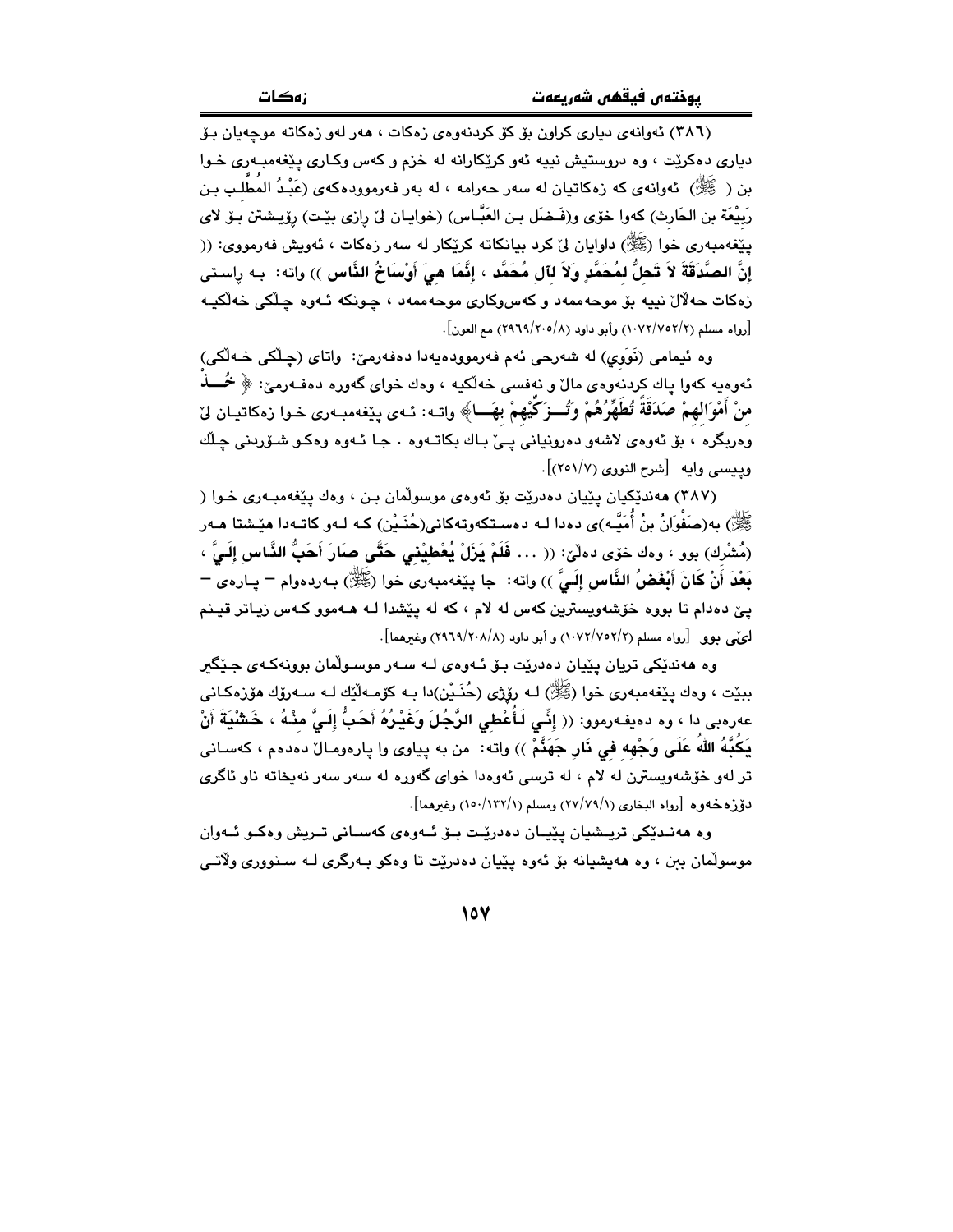ئيسلام بكـهن ، بـهلاّم لێـرهدا ئـهو پرسـڀاره دێتـه رێگامـان ، ئاڀـه پـاش وهفـات كردنـي یێغهمبهری خوا (ﷺ) ههر زهکاتیان یے دهدریت یان نهء ؟

لهمــهدا زانايــان جيــاوازن (عُمَــر وعَــامر وشَــعْبي) و كۆمــهلْيكي تــريش لــه زانايــان دهفهرموون: پێپان نادرێت ، چونکه خوای گهوره ئیسلام و موسولمانانی دهسهلاتدار کردوه و خەلكى بۆ زەليل كردون . . . ، بەلام كۆمەلێكى تر لە زانايان دەڧەرموون: يێپـان دەدرێـت ، چونکه پێغەمبەرى خوا (ﷺ) پاش رزگارکردنى مەکكەو شکاندنى (مَوَازن)يش مەر پێپانى دهدا ، ئەمەيش جارى وا ھەيە زەرورە ، بۆيە ھەر يێيان دەدرێت .

### وكۆيلە<sup>(۳۸۸)</sup>، وقەرزار<sup>(۳۸۹)</sup> ،

(٣٨٨) کۆمەلىك لە زانايان دەڧەرموون : دەدريت بەو كۆيلانەي كـه خاوەنـەكانيان نووسراويان بۆيان نووسيوه ، کەوا ئەگەر ئەوەندە يارەيان بۆ بێنن رزگاريـان دەکـەن ، جـا له مالّی زەكـات ئەوەنـدەيان يــیٰ دەدریّـت ، ئەمـە رای (حَـسَن البَـصْری ومُقَاتـل و عُمَـرُ بـنُ عَبْدالعزيْز وسَعيْدُ بنُ جُبَيْر) و كهسـانى تريـشه ، وه راى (شَـافعى و لَيْـث)يـشه ، بـهلام (إِبْـنُ عَبَّاس والحَسَن) دەفەرموون: دەتوانرێت بەندەی يى بكربێت وئازاد بكرێت ، ئەمـەيش رای (أَحْمَد و مَالك و إِسْحَاق)يِشه .

(۳۸۹) جەند جۆرپكى ھەيە ، ھەيانە بۆ ئەوەي (مُشْكلَه)يـەك لـە نێـوان موسـولْماناندا گەورە نەبێتەوە لە بەر يارەو ماڵێك ، ئەم ئەو يارەيە دەخاتە سەرى ئەستۆى خۆى و بۆيـە له سەرى قەرزار دەبێت ، جا لە مالّى زەكاتى يىّ دەدرێت تا وەكو قەرزارێكانى دەداتەوە . وه هەيشيانە قـەرزێكى كەوتوەتــە سـەر و توانــاي دانــەوەي نييــە ، ئەگــەر چـى ھــەتا ئــەو قەرزەيشى بە ھۆي تاوانٽِكەوە تووش بوبێت ، بەلام بە مەرجێك لێي پەشپمان بووبێتەوە ، ئەوە لە مالّى زەكاتى پىّ دەدرێت تا قەرزكەي دەداتەوە وھيچى لە سەر نامێنێت ، لە بـەر فەرموودەكەي (قَبِيْصَةَ بنُ مُخَارِق الهلالى) (خواي ليْ رازى بيّت) كەوا فەرمووى: قەرزارييەك به سهرمدا کهوت به هوّى چاك كردنى نيّوان دوو كوّمهلّ لـه موسـولّمانان ، جـا هـامّ بـوّ لاى يێغەمبەرى خوا (ﷺ) داوام ليّ كرد يارمەتيم بدات ، ئەويش فەرمووى: (( أَقمْ حَتَّى تَأْتِيَنَـا الصَّدَقَةُ فَذَأْمُرَ لَكَ بِهَا ﴾) واته: بمِيْنهوه تا زهكاتمان بِرْ ديْت ، جـا فـهرمانت بِرْ دهكـهين . جـا (قَبِيْـمـَة) ۖ فـه(مووى : پاشـان پِيْغهمبـه(ى خـوا ( ﷺ) فـه(مووى: (( يَـا قَبِيْـصَةُ ، إِنَّ المَسْأَلَةَ لاَ تَحلُّ إلاّ لأَحَد ثَلاَثَةٍ : رَجُلٌ تَحَمَّلَ حَمَالَةَ فَحَلْتْ لَهُ المَسْأَلَةَ حَتَّى يُصيْبَهَا ثُمَّ يُمْسكُ ، وَرَجُلٌ أَصَابَتْهُ جَائِحَةٌ اجْتَاحَتْ مَالَهُ فَحَلَّتْ لَهُ المَسْأَلَةُ حَتَّى يُصيْبَ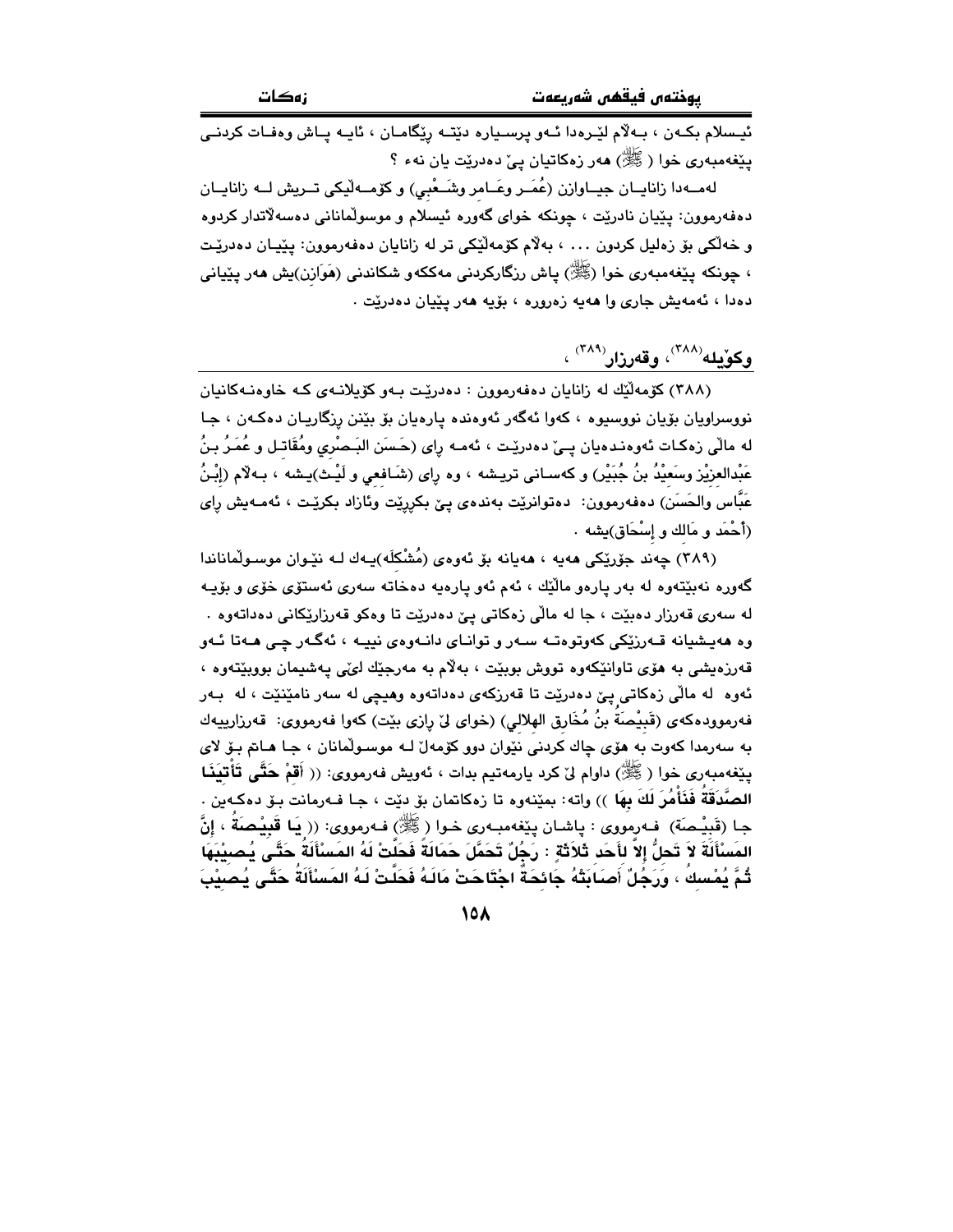قَوَامَاً منْ عَيْش — أَوْ قَالَ: سدَادَاً منْ عَيْش — ، وَرَجُلٌ أَصَابَتْهُ فَاقَةً حَتَّى يَقُوْمَ ثَلاَثَةً منْ ذَوىْ الحجَا ُ منْ قَوْمه ، لَقَدْ أَصَابَتْ فُلاَئَـا فَاقَةٌ ، فَحَلَّتْ لَـهُ المَسْأَلَةُ حَتَّـى يُصيبَ قَوَامَاً مِنْ عَيْش — أَوْ قَالَ: سدَادَاً منْ عَيْش — ، فَمَا سـوَاهُنَّ منَ المَسْأَلَة يَا قَبِيْصَةُ سُحْتَاً يَأْكَلُهَا صَاحبُهَا سُحْتًاً )) واته: ئهي (قَبيْصَة) داوا(سوالْ) كردن حهلالْ نبيه تـهنها بۆ سے که مس نهبيّت: بۆ يياويّك نێوان موسولمانانى چاك كردبيّتهوه ، جا قهرزار بار بووبيّت ، ئەوە حەلالە بۆى تا ئەوەي دەست دەكەوپىتەوە ، پاشان دەست دەگرېتەوە لە داوا كردن ، وه پياوێك تووشي بهلايهك بووبێت ، مالّهكهي تيـا چـووبێت ، جـا بـۆي حهلاّلـّه داواي بـۆ بکات ، تـا خـۆی دهگرێتـهوه و ژيـانى يــێ ههڵدهسـێتهوه ، وه يياوێـك تووشـى هـهژارى و پٽويستيهکي وا ماتبٽت ، که سيّ کهسي ژير له مۆزهکـهي بِلَـٽِن : بـه راسـتي فـلان تووشـي ههژاريهکي زۆر هاتووه ، ئەوه حەلاَلْـه بـۆی داوا بکـات ، تـا خـۆی دەگرێتـەوه و ژيـانى يــێ مەلّدەسێتەوە ، جا جگە لەمانە داوا(سوالٌ) كردن ئەى (قَبيْـصَة) حەرامـەو خاوەنەكـەى بـە حه رام ده خوات [رواه مسلم (١٠٤٤/٧٢٢/٢) وأبو داود (٢/رقم/١٦٤٠) وغيرهما].

### وله رِیْکَای خوادا<sup>(۳۹۰)</sup>، و رِیْبوار<sup>(۳۹۱)</sup>، وه مەرجیش نییـه بـه هـهموو جوّرهکان بدريْت ، با <u>ھەمووي</u>شيان لەو كاتەدا ھەبن<sup>(۳۹۲</sup>).

(۳۹۰) ئەمە جەنگاوەرانى رێگاى خوا دەگرێتەوە ، ئەوانىەي كـە مووچـەي تايبـەتيان نييه له لايهن دهولهتهوه ، وه له لاى (أَحْمَد وَالحَسَن وَإِسْحَاق) حهججيش ههر ريْگاى خوايـه ، له بهر فهرموودهکهی (إِبْنُ عَبَّاس) (خوایان لیّ رازی بێت) کهوا فهرمووی : پێغهمبهری خوا رَﷺ) ویستی حهجج بکات ، جا ئافرەتێك به پیاوەکەی خۆی ووت: حهججم یێ بکه له گەلّ پێغهمبـهري خـوادا (ﷺ) . ئـهويش ووتـي : هيـچم نييـه حـهججت پـێ بکـهم لـه سـهري ، خێزانهکهشي يئي ووت: له سهر فلانه ووشترت حهججم يئ بکه ، ووتي: ئهوه گيردراوه لـه رێي خوا دا ، جا هاته لاي پێغهمبهري خوا (ﷺ) ووتي: خێزانهکهم (سَلاَم)ت ليّ دهکات ، وه داوای لیٰ کردووم لـه گـهڵ تـۆدا حـهججی پـێ بکـهم ، ووتـی: حـهججم پـێ بکـه لـه گـهڵ يێغەمبەرى خوا دا (ﷺ) ، جا منيش ووتم: ھيڃم نييە حەججت پێ بكەم لە سەرى ، ئەويش ووتي: له سهر فلان ووشترت حهججم ييّ بكه ، منيش ووتم : ئهوه گير دراوه له رئِي خـوا دا . جا پێغهمبـهرى خـوايش (ﷺ) پـِێى فـهرموو: (( أَهَا إِنَّكَ لَـوْ أَحْجَجْتَهَا عَلَيْهِ كَانَ فِي سَبِيْلِ الله )) واتـه: ئەگـەر تـۆ ھـەججى يـێ بكـەي لـه سـەرى ، ئـەوەيش لـه رێـى خـواي گەورەيە [رواه ابو داود (٢/رقم/١٩٩٠) وغيره وهو حديث حسن صحيح ، بروانه صحيح أبي داود (١٧٥٣)].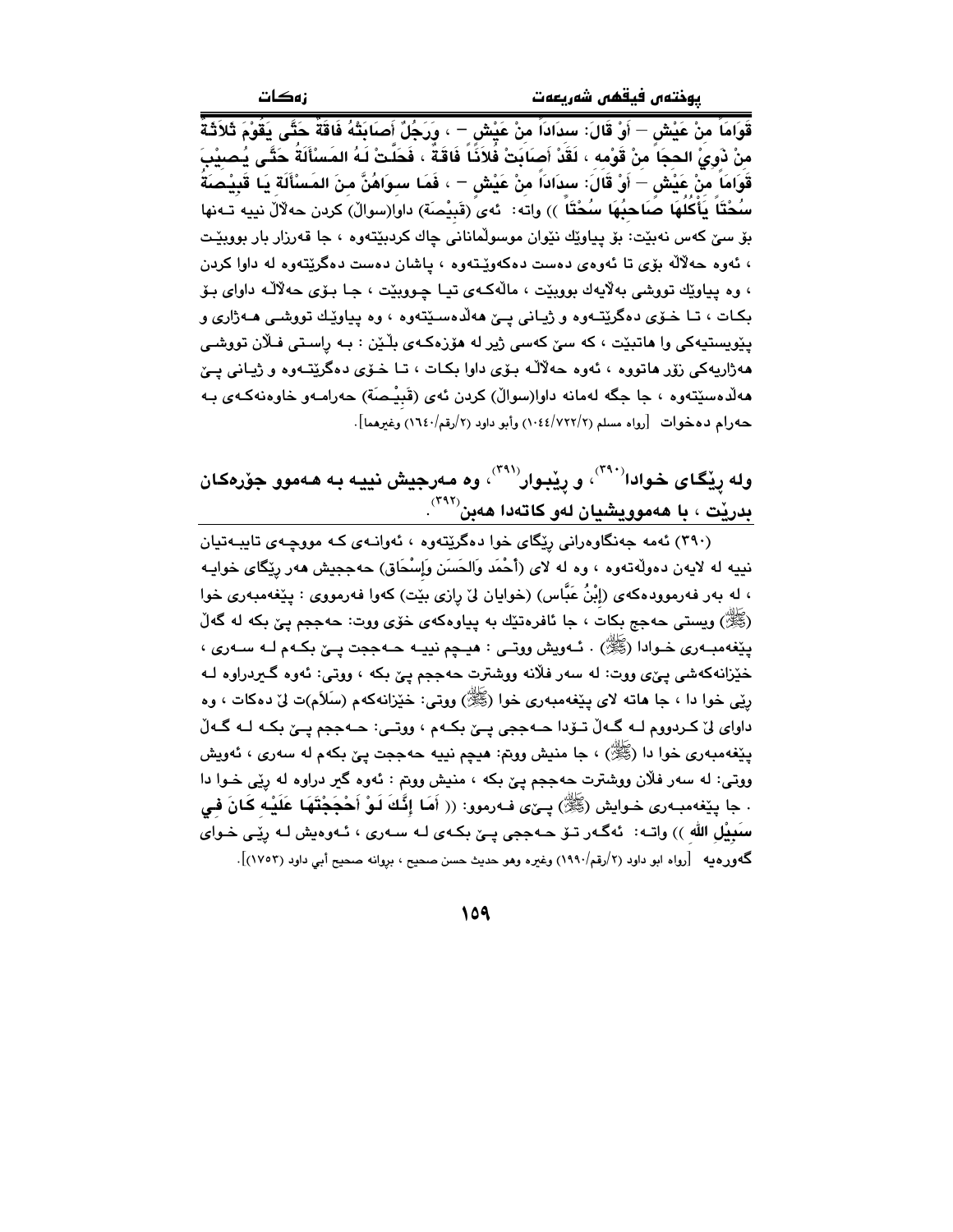.<br>(۳۹۱) ئەو (مُسَافر)ەيە كە لە ولاتێكى نامۆ(غَریْب)ىـى دايـە ، وە ھىچىشى يـێ نىيـە پارمەتى بدات لە سەر گەرانەوەي بۆ ولاتەكەي خۆي ، جـا لــە مـالّى زەكـات ئەوەنـدەي پــێ دەدرێت كـﻪوا بەشـي بكـات تــا دەگەرێتـﻪوە بـۆ ولاتـي خـۆي ، بـا لــﻪ شـوێنى خۆيـشيدا دەوللەمەندىئت .

(٣٩٢) له راستيدا خواي گـهوره كاتيّك ئـهو ههشـت جـوّره ييكـهوه بـاس دهكـات لـه ئايەتەكەدا ئەوە بۆ ئەوە نييە كە پێويستە بە سـەر ھەموويانـدا دابـەش بكرێت ، بـەڵكو بـۆ دباري کردني ئەو جۆرە کەسانەپە کە شـابەنى ئـەوەن زەکاتيـان يـێ بـدرێت ، بۆيـە ئەگـەر کەسێك زەكاتى كەوتە سەر و بينى ھەموو جۆرەكان ھەن ، بەلام جۆرێكيان زياتر يێويستى يٽيەتى دەتوانٽت بيدات بـەوەيان كـە زۆرتـر يێويـستى يێيـەتى ، چـونكە ھـيچ بەلگەيـەك نههاتووه له سهر ئهوهي كهوا دهېيّت به سهر هـهر هـهموو جۆرەكانـدا دابـهش بكريّـت ، بـۆ رْياتر تيّ گهيشتن له م مهسهلهيه بروانه [(الروضة الندبة شرح الدرر البهية/ لـصديق حسن خـان)] كـه بـه جواني ئەمە روون دەكاتەوە .

#### زەكاتى سەر ڧترە (زَكَاةَ الفَطَرِ)

زهکاتی دانی سەر فتره يێويست(وَاجِب)ه ، له سەر هەموو موسوڵمانێکی دهستروٌ<sup>(۲۹۲)</sup>، کـهوا لـه جيـاتي خـوّي و ئـهو کهسـانهي بـه خێويـان دهکـات لـه موسولْمانان بيدات<sup>(٣٩٤)</sup>، بۆ ھەر كەسێك نيو(صَاع) گەنم يان(صَاع)ێك جۆ يـان خورما يان مێوژ يان هەر شتێك جێ*ى* ئەو خواردنانه بگرێتەوه<sup>(۴۹۰</sup>)،

(۳۹۳) له بهر فهرموودهکهی (إِبْنُ عَبَّاس) (خوایان لیٌ رِازی بِیِّت) کـهوا فـهرمووی: ((ِ فَـرَضَ رَسُـوْلُ الله ( ﷺ) زَكَـاةَ الفَطْـرِ طُهْـرَةً للـصَّائم مـنَ اللَّغْـو وَالرَّفْـث ، وَطُعْمَـةً للْمَسَاكيْنِ فَمَنْ أَدَّاهَا قَدْلَ الصَّلاَة فَهِيَ زَكَاةٌ مَقْبُوْلَةٌ ، وَمَنْ أَدَّاهَا بَعْدَ الصَّلاَة فَهيَ صَدَقَةً مِنَ الـصَّدَقَاتِ )) واتــه: بِيّغهمبـهرى خـوا ( ﷺ) زهكـاتى سـهر فـترهى فـهرز كـرد ياککردنهوهيهك بێت بۆ رۆژوهوان له قسهى هيچو يووچ وخراپو خواردنێکيش بێت بۆ کـهم دهستان ، جا هەر كەسێك يێشى نوێژى جەژنى رەمەزان بيدات ئەوە زەكاتێكى وەرگیراوە ، وه ههر کهسێکیش پاش نوێژی بیدات ئهوه بهخشینێکه له بهخشینهکان – واته بـه زهکـات ناژمێرێت ー [رواه أبـو داود(۲/رقـم/۱٦٠٩) وإبـن ماجـة(۱/٥٨٥/١٩٢٧) وغيرهمـا وهـو حـديث حـسن ، بروانــه الإرواء(٨٤٣) وصحيح أبي داود(١٤٢٧) وصحيح إبن ماجة (١٤٨٠)].

 $11.$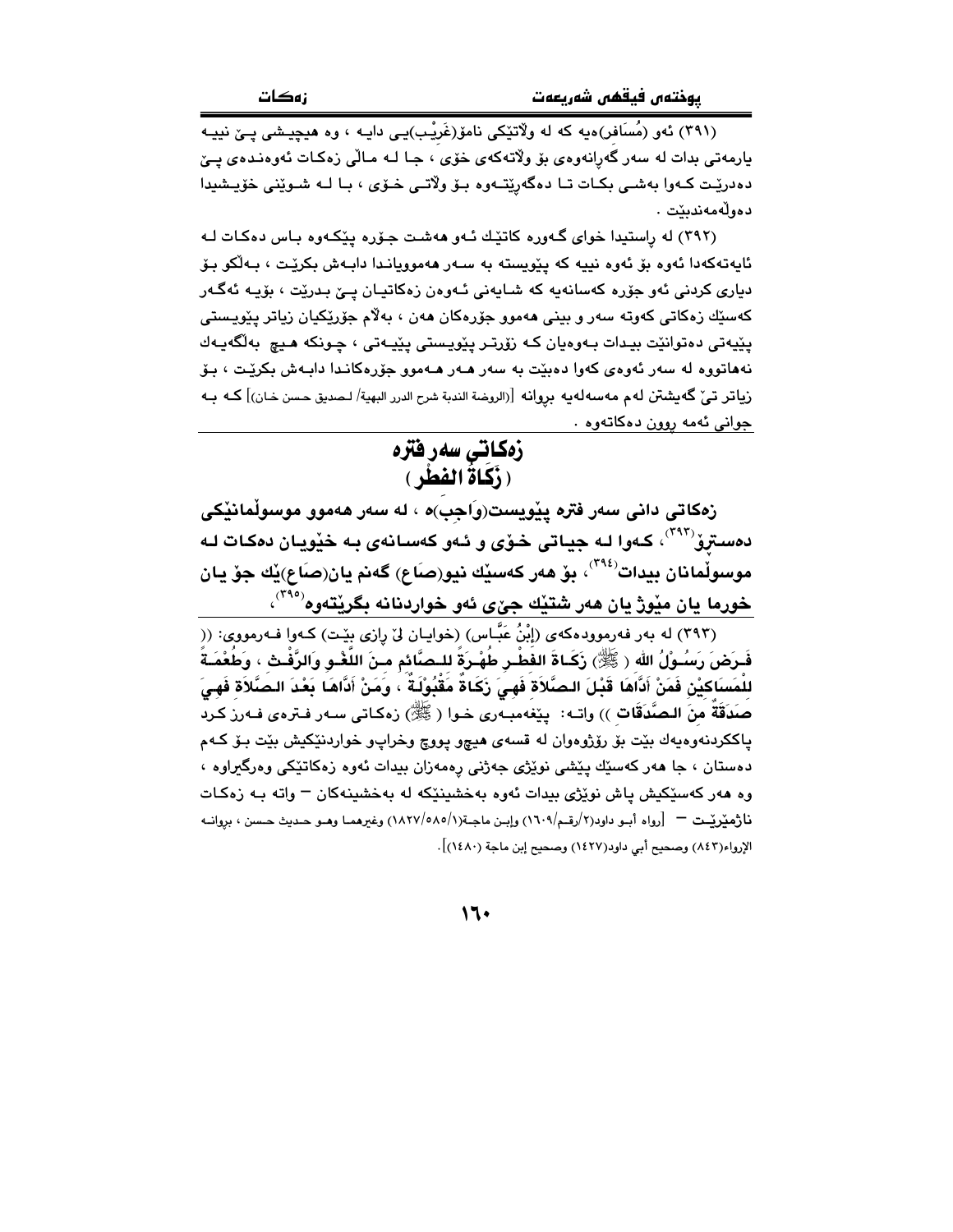لــهم فــهرموودهوه بۆمــان دەردەكــهوێت كــهوا ســهرفتره خواردنێكــه بــۆ دەســت كورتان(المَسَاكيْن) ، كه مەندێك خواردنيان مەيە بەلاّم بەشيان ناكات ، كەوا بوو ئـيتر چـۆن له سهر کهسێك فهرزه که شتێك له خواردنی شهو و رِۆژێِك زياتری ههبێت ، که گۆمانی تێدا نيپه ئەوە ھەژار(فَقَيْر)ە ، كە حالّى لە كەم دەست خرايترە ، بۆيە ئـەوەي راست بێت لـەم مەسەلەيەدا ئەوەيە كە زەكاتى سەر فترە لە سەر ئەوانە پێويىست(وَاجب)ە كـە دەسـتيان دهږوات ، بۆ ئەوەي بيدەن بەوانەي دەستيان نـاروات ، تـا وەكـو بتـوانن لـه رۆژى جەژنـدا هەموو يێِكەوە ژيانيَّكى خۆش بە سەر بەرن ، نەك ھەژاران خواردنەكانيان بە يەكترى بىدەن يان (حَلَّ شرعي) بكهن كه له راستيدا ئهوه فێڵـه نـا شـهرعيه ، وه ئـاييني يێـرۆزي ئيـسلام لى، بەرىيە!!

(٣٩٤) له بهر فهرموودهكهي (إِبْنُ عُمَرٍ) (خوايـان ليّ رازي بيّـت) كـهوا فـهرمووي: (( فَرَضَ رَسُوْلُ الله ( ﷺ) زَكَاةَ الفَطْرِ صَبَاعَاً منْ تَمْرِ أَوْ صَبَاعَاً منْ شَعِيْرِ عَلَـى العَبْد وَالحُرِّ ، وَالذَّكَرِ وَالأُنْثَى ، وَالصَّغَيْرِ وَالكَبِيْرِ مِنْ المُسْلِمِيْنَ ، وَأَمَرَ بِهَا أَنَّ تُؤَدَّى قَبْلَ خُرُوج الذَّاس إِلَى الصَّلاَة )) واته: يێغەمبەرى خوا (ﷺ) زەكاتى سەرفترەي فـەرز كـرد (صَاعِ)ێك له خورما يان (صَاعِ)ێك له جۆ له سهر ههموو بهنده و ئازادێك وه نێر و مێپهك وه منالو گەورەيەك لە موسولْمانان ، وە فەرمانى پىّ كرد كەوا لە پىيش دەرچىوون بىق نويْـژى جه ژنمی رهمه زان \_ بدرێت [رواه البخاری (١٥٠٣/٣٦٧/٣) ومسلم (٩/٦/٦٧٩/٢) وغیرهما].

وه له فهرموودهيهكي تردا (إِبْنُ عُمَرٍ) (خوايان ليّ رِازي بيّت) فهرمووي: (( أَهَـرَ رَسُـوُلُ الله ( ﷺ) بِصَدَقَة الفطر عَنْ الصَّغيْرِ وَالكَبِيْرِ وَالحَرِّ وَالعَبْد ممَّنْ تَموذُوْن )) واتـه: يێغەمبەرى خوا (ﷺ) فـﻪرمانى بـﻪ زەكـاتى سـﻪر فـترە كـرد بـۆ ھـﻪموو منـالّو گەورەپـﻪك وباً زادو به ندهیه ك له وانسهى بـه خيويـان دهكـهن [رواه الدارقطني (١٢/١٤١/٢) والبيهقـي (١٦١/٤) وهـو حديث صحيح بروانه الإرواء رقم(٨٣٥)].

(٣٩٥) له بهر فهرموودهكهي (ثَعْلَبَةَ بنُ صعيرٍ) (خواي ليِّ رازي بيِّت) كهوا ييِّغهمبـهري خوا ( ﷺ) فـه(مووى: (( أَدُّوْا صَنَاعَاً منْ بُرِّ أَوْ قَمْحٍ بَيْنَ إِتْذَيْنِ أَوْ صَنَاعَاً منْ تَمْر أَوْ صَاعَاً مِنْ شَعِيْرٍ عَنْ كُلِّ حُرٍّ وَعَبْدٍ وَصَغِيْرٍ وَكَبِيْرٍ )) واته: (صَاع)ێِك گەنم بۆ دوو كـهس بدهن ، يان (صَاع)ێك له خورما يان (صَاع)ێك له جۆ بۆ ھـهموو ئــازادو بهندهيـهكو بـڃووكو گەورەپەك [ أخرجه أحمد (٤٣٢/٥) ورجاله كلهم ثقات وله شاهد آخر عند الدار قطني (١٥١/٢) عن جابر بسند صحيح ، بروانه صفة صوم النبي (ﷺ) في رمضان لسليم الهلالي وعلي حسن (ل١٠٥)].

وه فەرموودەكـەي (عُـرْوَةُ بـنُ الزُّبَيْـر) (خوايـان ليّ رازى بێت) كـەوا فـەرمووى: (( أَنَّ أَسْمَاءَ بِئْتَ أَبِي بَكْرٍ كَانَتْ تُخْرِجُ عَلَى عَهْد رَسُوْلِ الله ( ﷺ) عَنْ أَهْلهَا — الحَرِّ مَذْهُمْ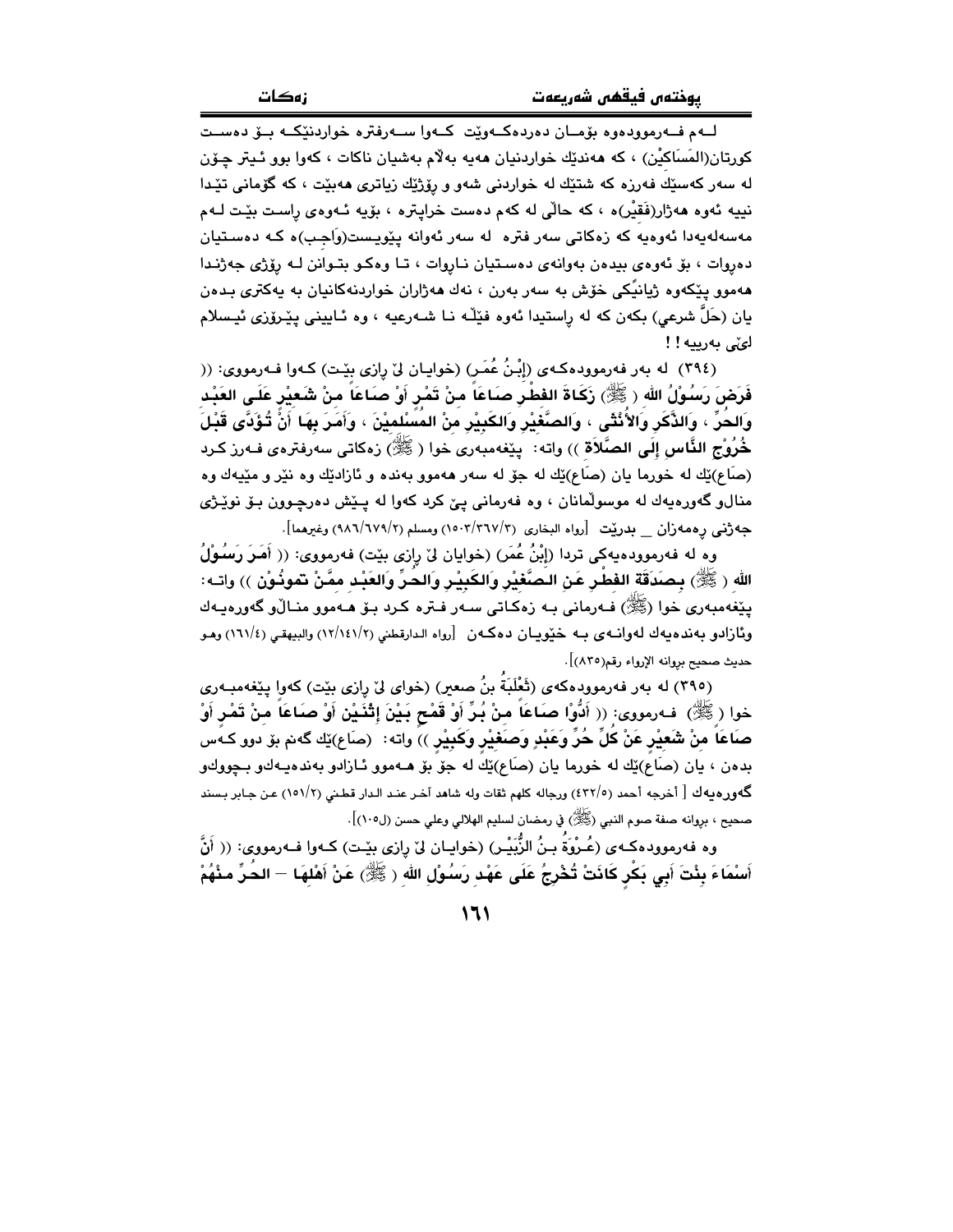وَالمَمْلُوْك — مُدَّيْنِ منَ الحُذْطَة أَوْ صـَاعَاً منْ تَمْرٍ ، بِالمُدِّ أَوْ بِالصَّاعِ الَّـذِي يَقْتَـاثُوْنَ بِـه )) واته: (أَسْمَاءُ بِنْتُ أَبِي بَكْرٍ) (خوايـان ليّ رِازِي بِيِّت) لـه كـاتي پِيّغهمبـهري خـوادا ( ﷺ) زهکاتی سهرفترهی دهر دهکرد له جیاتی کهس و کاری – ئازادو بهندهبان – دوو گوێڵ( نیـو صاع) له گەنم يان (صَاع)ێك له خورما به گوێڵ يان بەو (صَاع)ى كـه پێوانـهيان يـێ دەكـرد .<br>[أخرجه الطحاوي (٤٣/٢) وهذا لفظه وإبن شيبة وأحمد وسنده صحيح على شرط الشيخين بروانه تمـام المنــة للألبــاني  $\cdot$  $(x \wedge y : b)$ 

وه بۆ چوونى (إِبْنُ تَيْميَـة) لـه [الأختيـارات (ل: ٦٠)] يـش هــهر ئـهوهيـه كـه بـه گـهنم نيـو (صَـاع)ه ، وه راي (إِبْـنُ القَـبِّم)ي قوتابيـشێتي وه حهنـهفێِكان و (سُـفْيَان) و (إِبْـنُ مُبَـارِك) وخـه لکي (کُونُفَـة)يـش ئـهو رايـهيان ههيـه کـه لـه گهنمـدا نيـو(صَـاع)ه ، وه لـهواني تـردا (صَاع)ٽکه .

وه فهرموودهکهي (أَبُو سَعيْد) (خـواي ليّ رازي بيّـت) کـهوا فـهرمووي: (( كُنَّـا نُـهْرِجُ زَكَاةَ الفِطْرِ صَاعَاً مِنْ طَعَام أَوْ صَاعَاً مِنْ شَعِيْر أَوْ صَاعَاً مِنْ تَمْر أَوْ صَاعَاً مِنْ أقطِ أَوْ صَـاعَاً منْ زَبِيْـبِي )) واتــه: ئێمــه زەكــاتى ســهر فترەمــان دەردەكــرد – لــه ســهردەمى يێغەمبەرى خوا( ﷺ) – (صَاع)ێِك له خواردن ، يان (صَاع)ێِك له جـۆ ، يـان (صَـاع)ێِك لـه خورما ، بان (صَاع)يِّك له كهشك ، بان (صَاع)يِّك لـه مَيْـوِرْ [رواه البخاري (٢/٢٧١/٢هـ) ومسلم (١٨٥/٦٧٨/٢) وغيره]. جا كه دهلْيٌ له(طعام) (صَـاع)يْكمـان دهردهكـرد ، (خَطَـابي) دهفـهرميّ: مەبەست لە (طَعَام) لێرەدا گەنمە ، بەلاّم (إبْنُ المُنْذر) وەلاّمى دەداتەوە بەوەي (أَبُو سَعيْد) (خوای لیّ رازی بیّت) له پیّشدا به گشتی باسی (طَعَام) دهکا ، پاشان (تَفْسیْر)ی (طَعَام)هکه دهكات ، ڀاشان (إبْنُ المُنْذر) فەرموودەكەي (أَبُو سَعيْد) دەھێنێتەوە كـه لـه لاى (البُخَـارى) بهم (لَفْظ)ه ماتوه: ((كُذَّا نُخْرِجُ في عَهْدِ رَسُوْلِ اللهِ (ﷺ) يَوْمَ الفَطْرِ صَاعَاً مِنْ طَعَام – قَالَ أَبُو سَعيْد — وَكَانَ طَعَامُنَا الشَّعيْرُ وَالزَّبِيْبُ وَالأَقطُ وَالتَّمْرُ )) واته: له سـهردهمى يێغەمبەرى خوا دا (ﷺ) ئێمە زەكاتى سەر فترەمان دەردەكرد (صَـاع)ێـك خـواردن \_\_ أَبُـو سَعيْدِ فهرمووي: وه خواردني ئَيْمه لهو كاتهدا جوّ و مێوژ و كهشك و خورما بـوو . ياشـان (الحَافظُ إِبْنُ حَجَرٍ) بۆ فەرموودەكەي (أَبُو سَعيْد) چـهند رِيِّگـا و(لَفْـظ)يِّكـي تـر دەھێنێتـەوە ياشان دەڧەرمىؒ: ئەم رێگايانە ھەمور بەلگەن كە مەبەست بە (طَعَام) لە ڧەرموردەكەي (أَبُو سَعيْد)دا گەنم نييە ، جا لەوانەيە مەبەست گەنمە شامى(زورات) بێت ، چـونكە ئـەوە زيـاتر ناسراوه لای خهڵکی حیجازی ئێستا ، وه زیاتر ئەوە(قُوْت)یانه [بروانه تمام المنة (ل ٣٨٦)].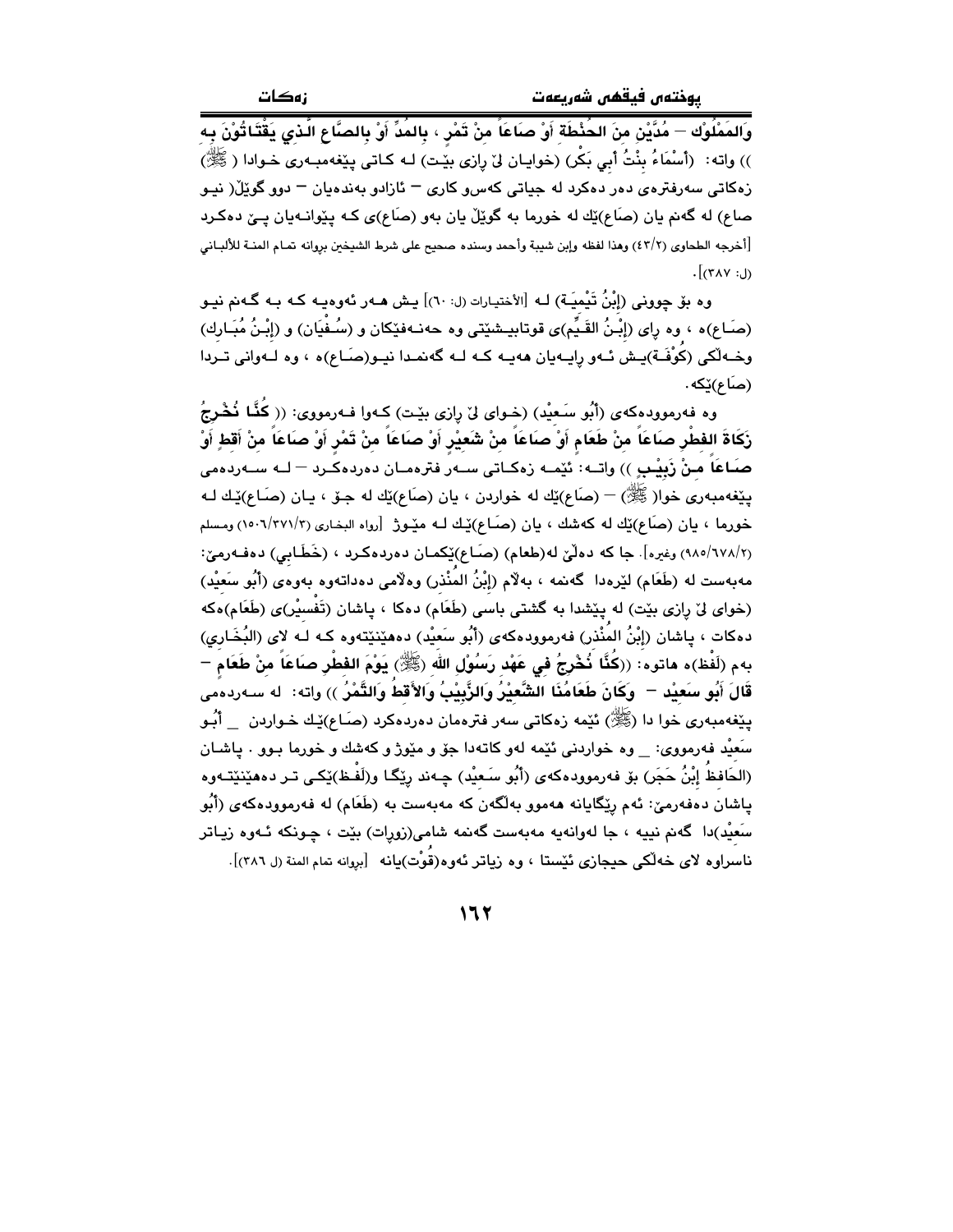وه بوْ زانيني ئەندازەي (صَاع) ، بروانە (پ ٣٦١) .

پــێش نوێــژی جــهژنی رهمــهزان<sup>(۳۹٦)</sup>، بیــدات بــه هــهژار و دمســت کــورتی موسلّمانان<sup>(۳۹۷)</sup>، وه دروسته يـهك دوو رۆژێِك يێشى رۆژى جەژنيش بدرێت<sup>(۳۹۸)</sup>، بهلام دروست نييه دوا بخريْت بوْ دواي نويْژي جەژن<sup>(۲۹۹)</sup> .

(٣٩٦) له بهر فهرموودهكهى (إِبْنُ عَبَّاس) (خوايان ليّ رِازِي بيّت) بِرِوانه (پ ٣٩٣) و( پ ۲۹٤).

(٣٩٧) له بهر فهرموودهكهي (إِبْنُ عَبَّاس) (خوايان ليّ رِازي بيّت) بروانه (پ ٣٩٣). (٣٩٨) لــه بــهر فهرموودهكـهى (نَــافـع) (رِهجمـهـتي خــواي ليّ بيّـت) كــهوا (إِبْـنُ عُمَـرٍ) (خوايان ليّ رازي بيّت) دهيدا بهوانهي وهريان دهگرت ، وه پيّش رِوّژي جـهژني رِهمـهزان بـه رِيُوْرُيِّ بِيَانِ دُوو رِيُوْرُ دُهِيَانِ دَا [رواه البِخاري (١/٥١١/٣٧٥)].

(۳۹۹) له بهر فهرموودهکهی (إِبْنُ عَبَّاس) (خوایان لیّ رِازی بیّت) بروانه (۳۹۳).

### بەشى يېننچ يەك (بَابُ الْخُمْس

يٽنچ يسەك(---) يێويسست(وَاجسب) دەبێست لسە دەسست كسەوتى جەنگ(الغَنيْمَه)دا $^{(i\,\boldsymbol{\cdot}\, \boldsymbol{\cdot})}$ ، وه له گەنجينەي شاراوه(الرِّكَاز)دا  $^{(i\,\boldsymbol{\cdot}\, \boldsymbol{\cdot})}$ .

(٤٠٠) له بـهر فـهرمووده ي خـواي گـهوره لـه سـورهتي (الأنفـال: ٤١)دا كـه دهفـهرميّ: ﴿ وَاعْلَمُوْا أَنَّمَا غَنْمْتُمْ مِنْ شَيْءٍ فَإِنَّ لَلَّهِ خُمُسَهُ وَللرَّسُوْلِ وَلَـــذي القَرْبَـــي وَاليَتَـــامَي وَالْمُسَاكَيْنِ …﴾ واته: ئەي موسولُمانان بزانن كەوا ئەوەي دەستتان دەكـەوپيت – لـە جـەنگ دا – ئەوە يێنج يەكى(---) بۆ خوايە و بۆ يێغەمبەرى خوايـە و بـۆ خزمـان وھــەتيوان وكــەم دەستانە…

(٤٠١) (رکَاز): ئەو يارە و مالّه شاراوەي کاتى نەفاميە کە ئێستا خاوەنى نييە ، ئەگەر بدزۆزرێتەوه پێنچ پەكى(---) تێدا پێويست(وَاجب) دەبێت بـه بـێ دانـانى رِادە(نـصَاب)ى زهکات بان تٽيەر بووني سالْ(حَوْل) به سەريدا ، بەلکو ھەر بە دۆزێنەوەي يێنچ بەك( )ەکە